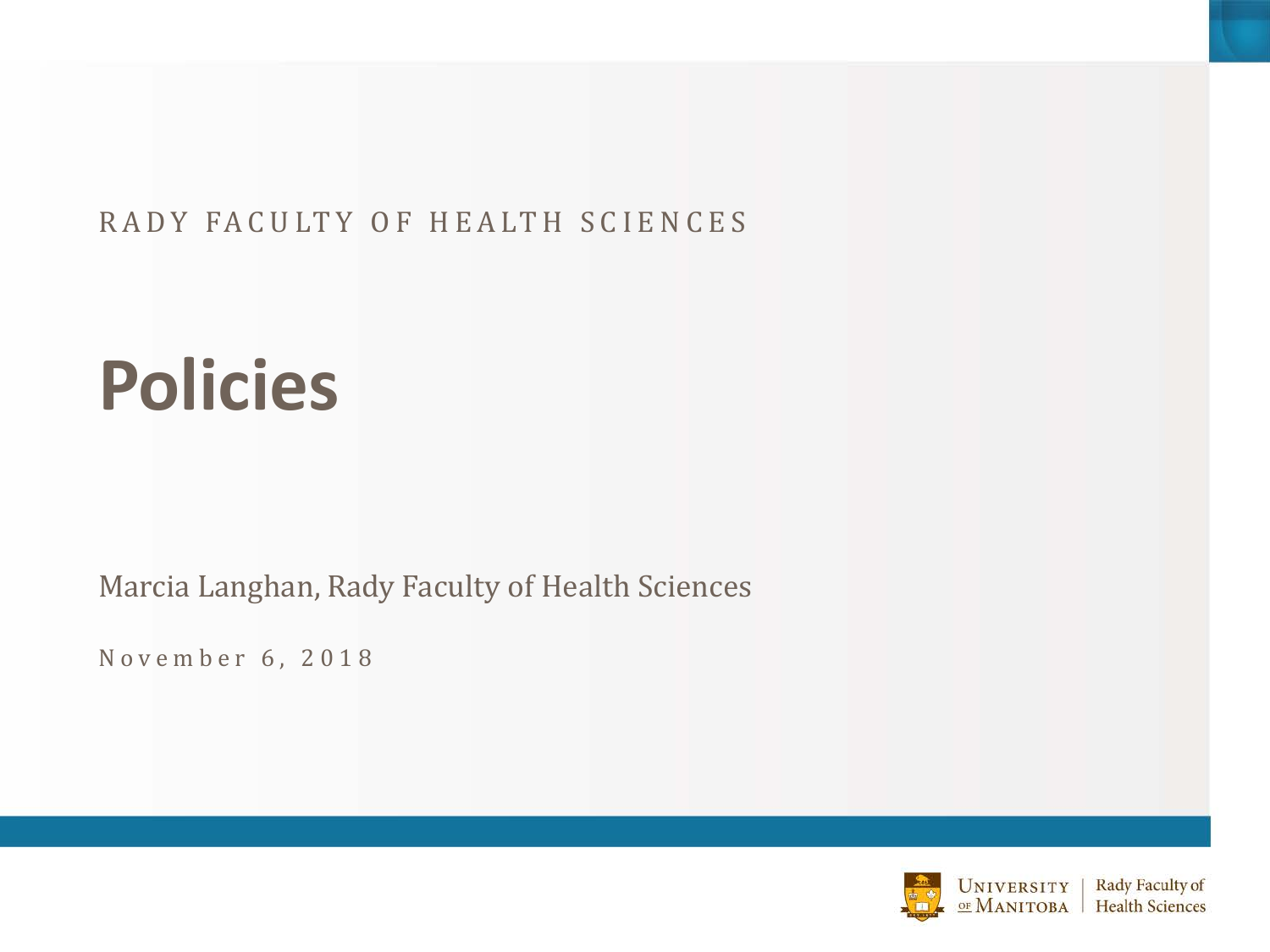### **A FEW WORDS ON GOVERNANCE**

- Given it works within a bicameral system, there are two arms to the College structure:
- Academic Structure; and
- Administrative Structure.

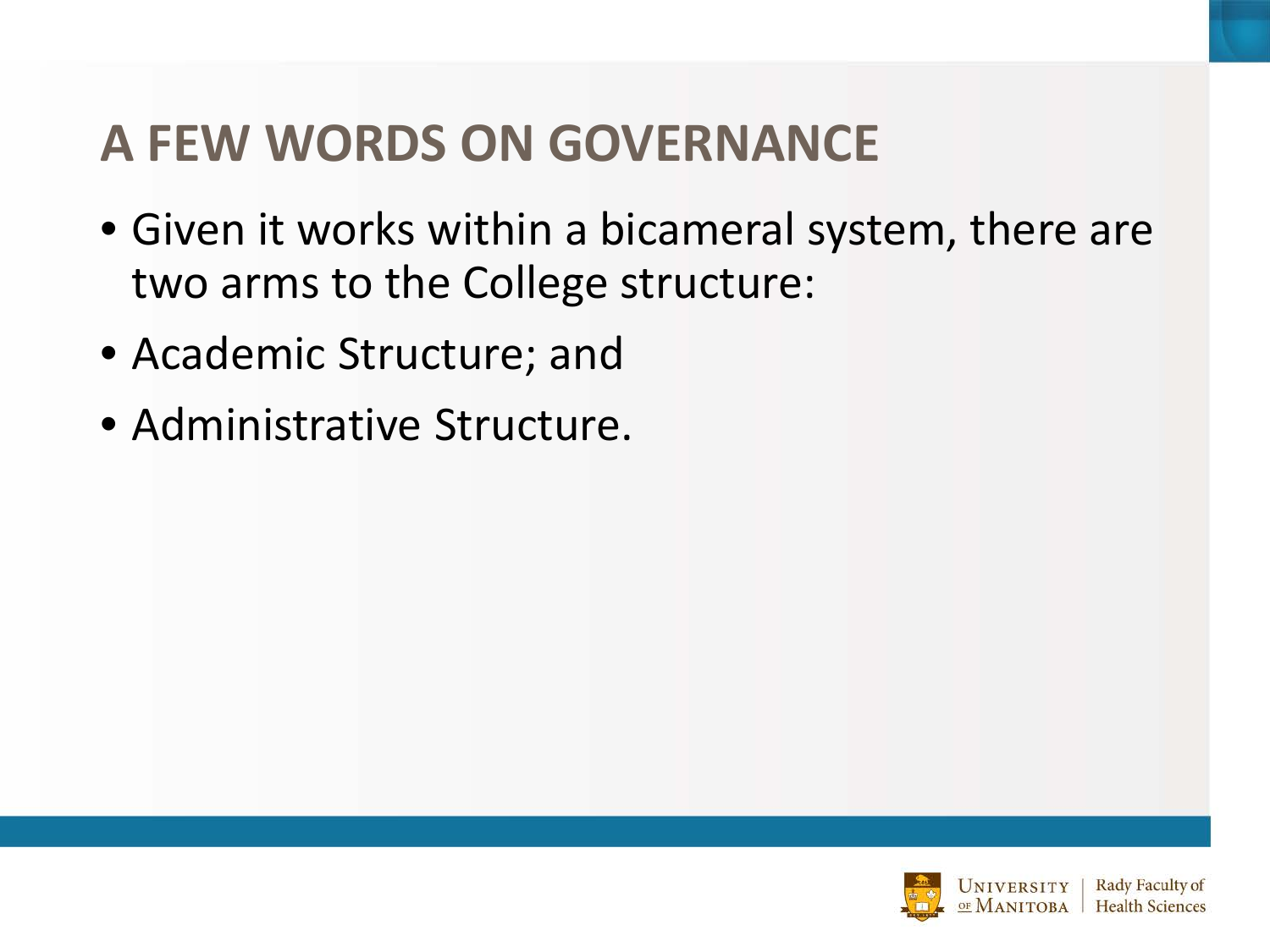#### **GOVERNANCE**

#### **ACADEMIC STRUCTURE**

- The Senate has established a College Council for the College. It is to meet at least once yearly. The College Council has authority to act and recommend on **academic matters** within the College.
- The College Council also has an executive council which meets at least four (4) times per year. Most powers are delegated by the College Council to its College Executive Council.
- Powers, membership etc. found in the [College Council Bylaw](http://umanitoba.ca/faculties/health_sciences/8945.html) .
- The College Council has a number of standing committees including the Academic Appeals Committee; the UGME Progress Committee; the UGME Curriculum Executive Committee; etc.
- Departments/Department Bylaws are approved by the College Council/College Executive Council.

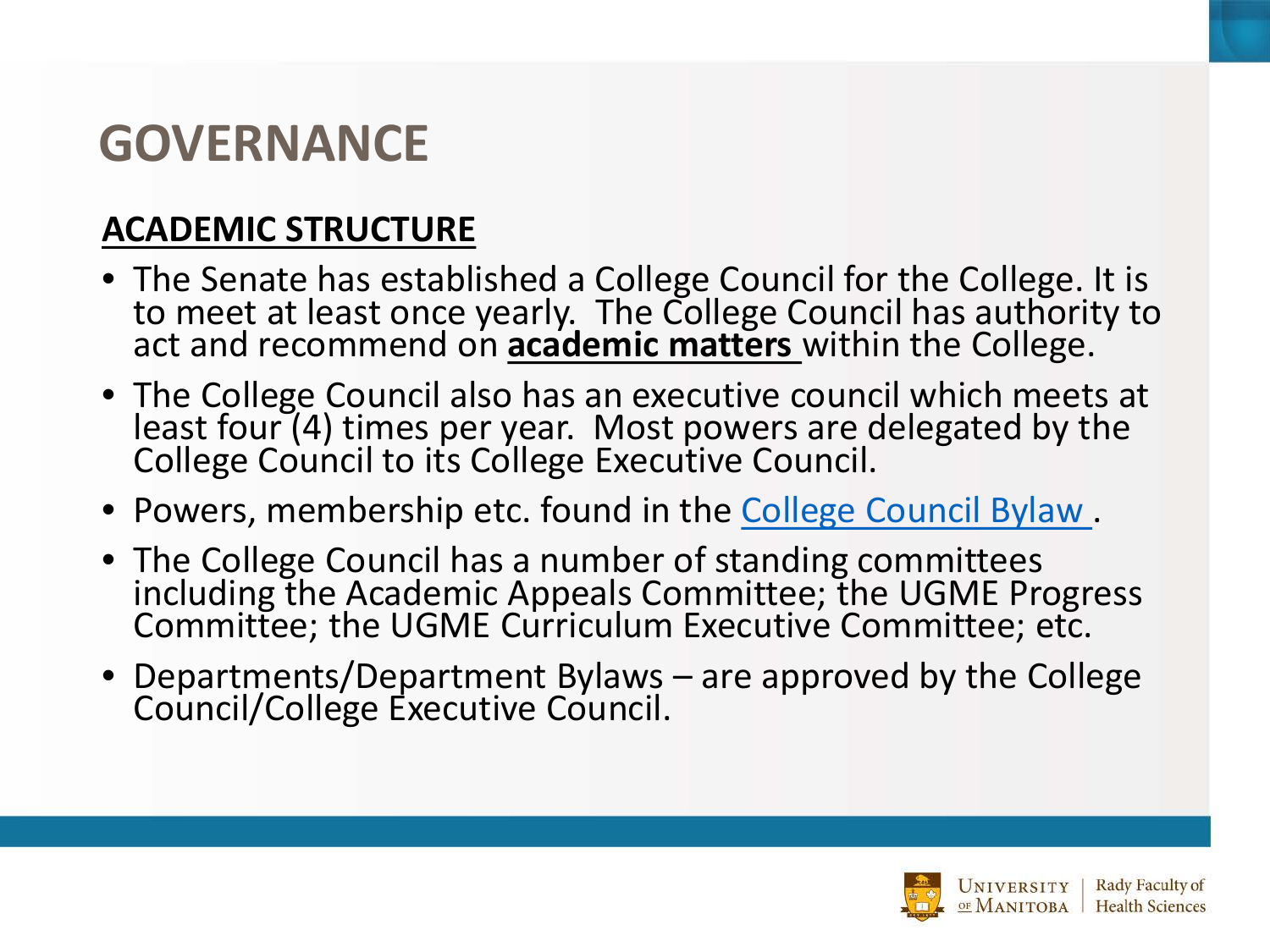#### **GOVERNANCE**

#### **ADMINISTRATIVE STRUCTURE**

- The Dean is administratively responsible for the College.
- The Dean has four administrative areas that report to the Dean:
	- Deanery (Associate Deans and Assistant Deans);
	- Department Heads;
	- Senior Administrators;
	- Administrative Committees e.g Department Heads' Council and Dean's Council.

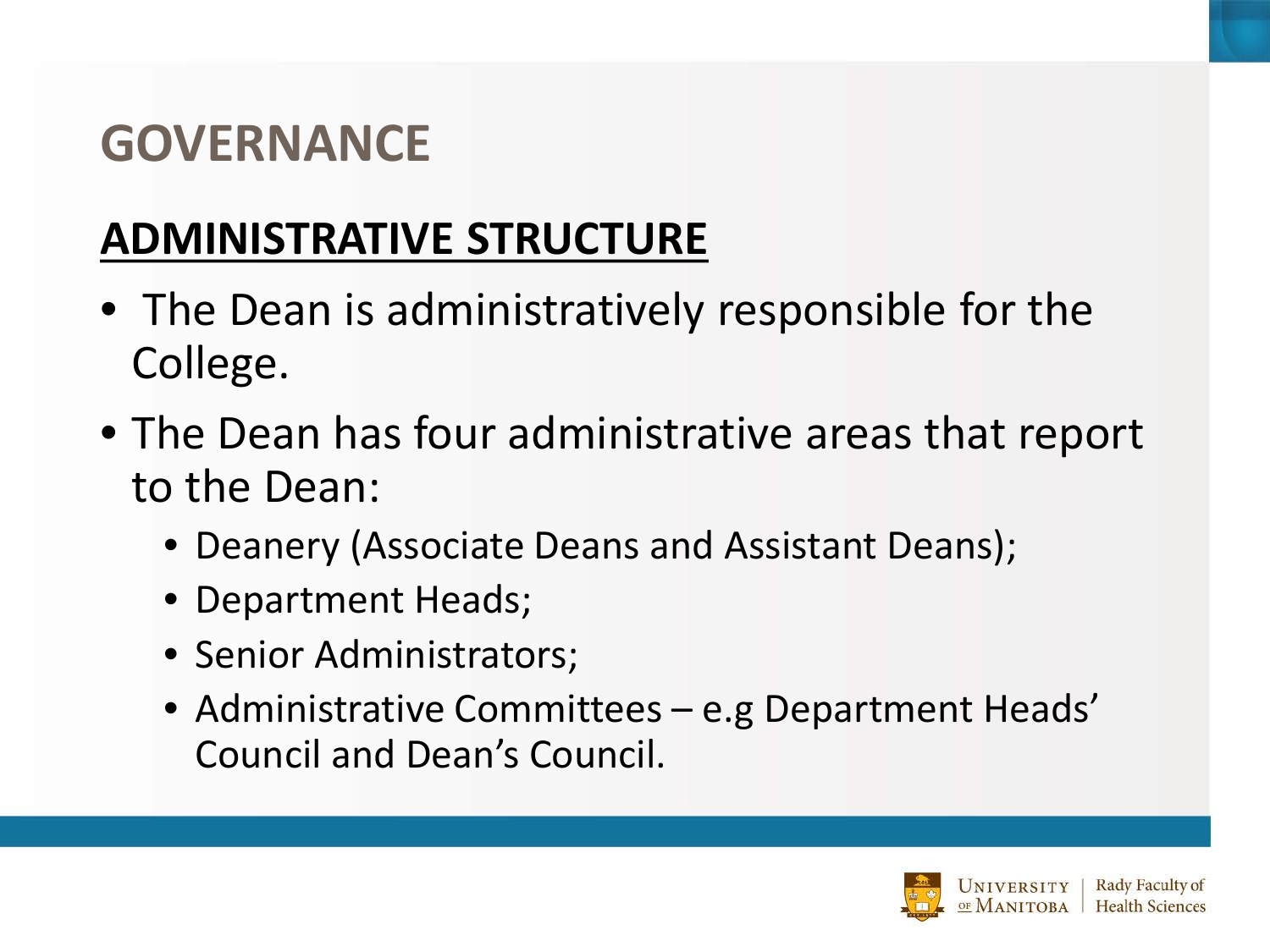

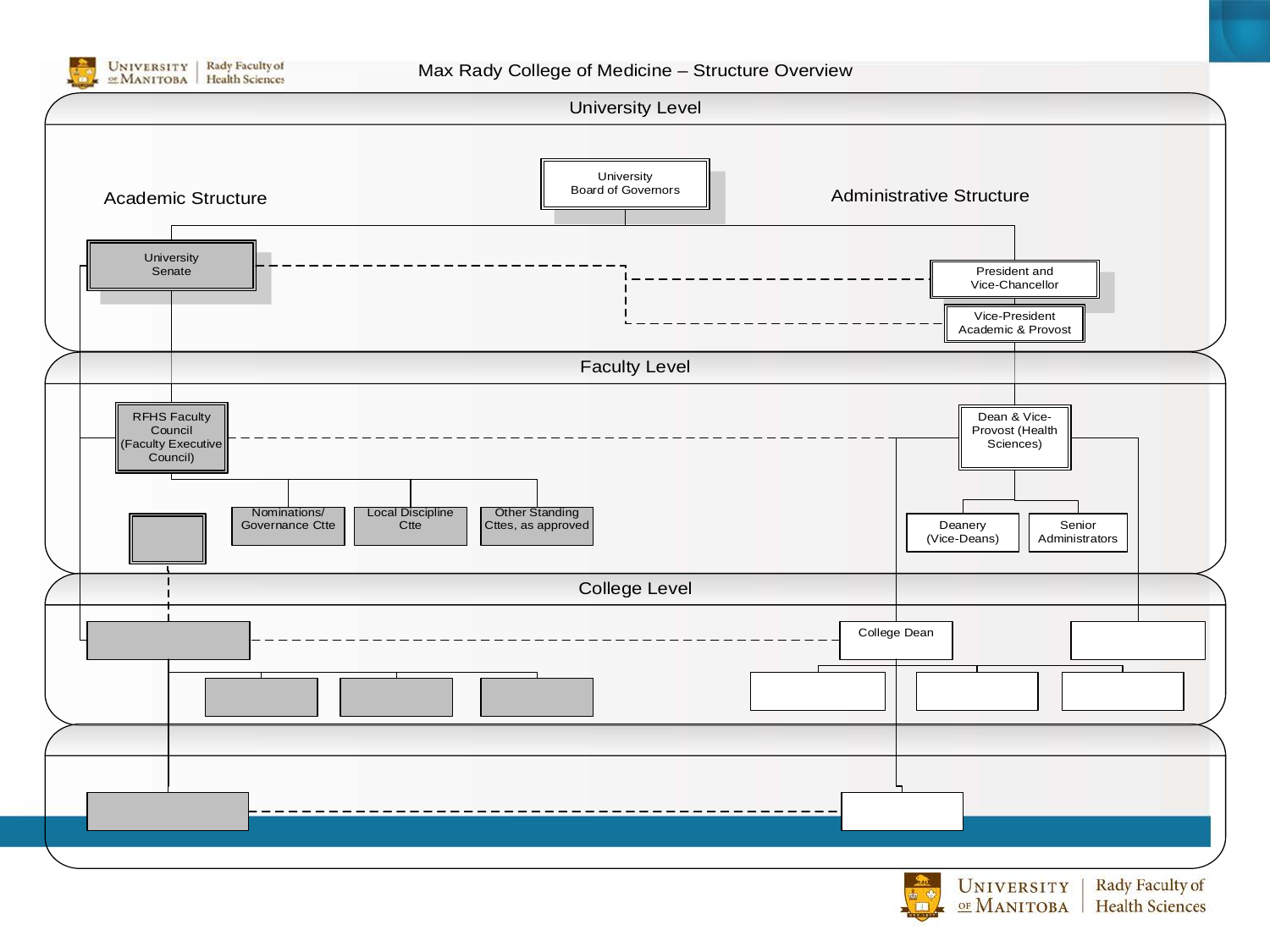#### **Governance is Important to Policy Approval Process**

- What Type of Policy is it? Follows approval process accordingly:
- Academic content includes (without limitation) statements respecting curriculum and academic program requirements.
- Administrative content includes (without limitation) statements respecting the operations or running of the unit.

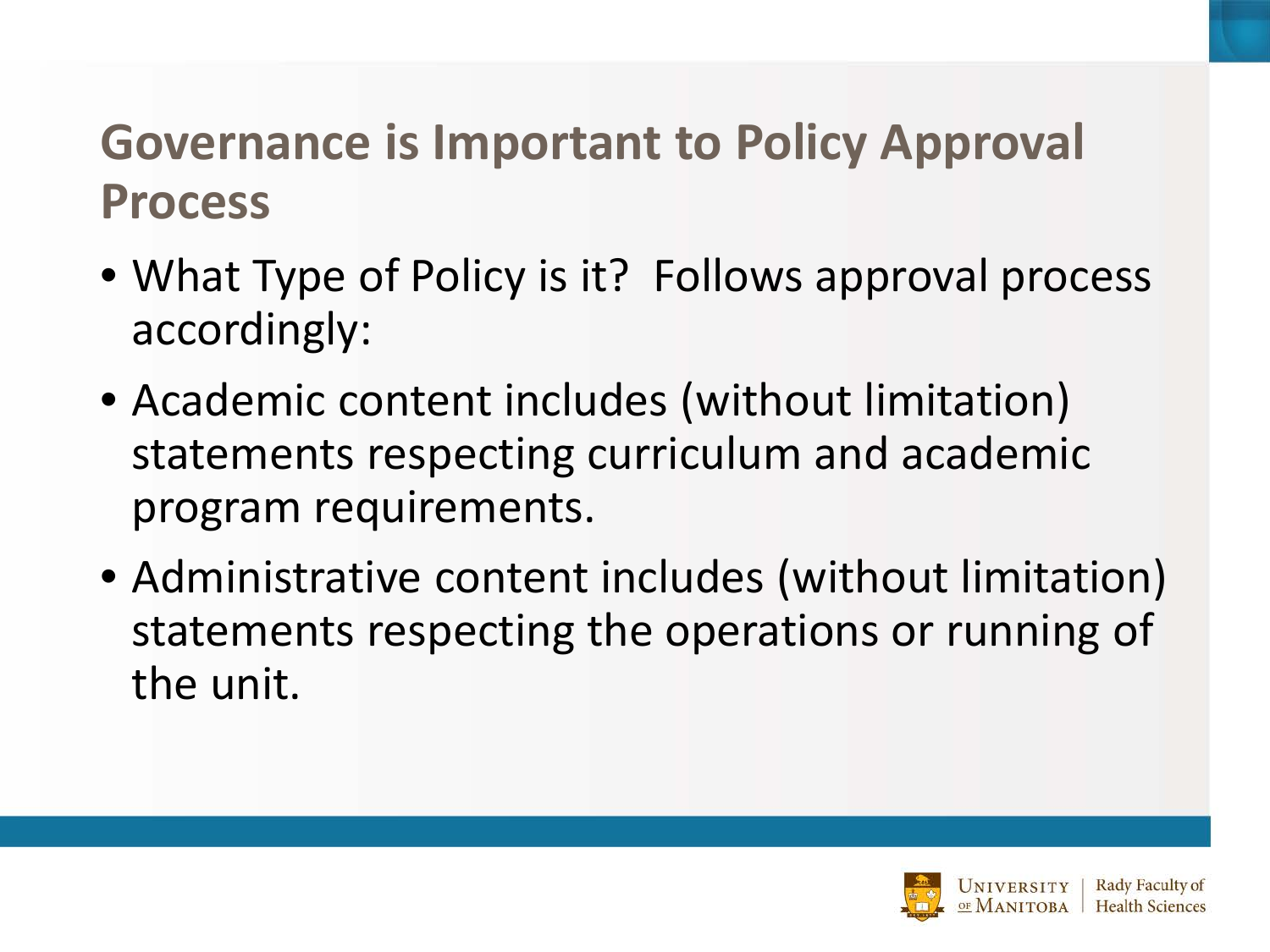## **Example of Approval Process**

Program Policy, Max Rady College of Medicine

Applicable to all staff, Faculty or students within a particular program/unit of the Max Rady College of Medicine (e.g. UGME; PGME;  $\bullet$ MPAS; IMG).

If administrative content:

- Applicable program management committee (e.g. UGME Operations Committee; CPGME Executive Committee)
- College Dean/College Dean's Council, if significant administrative implications

If academic content:

- Program academic committee (e.g. curriculum executive committee or progress committee)
- College Executive Council/College Council
- Faculty of Graduate Studies, if applicable to graduate students
- Senate/Senate Committees, if program modifications or changes to program requirements, through the Office of the University Secretary – check with University Secretary.

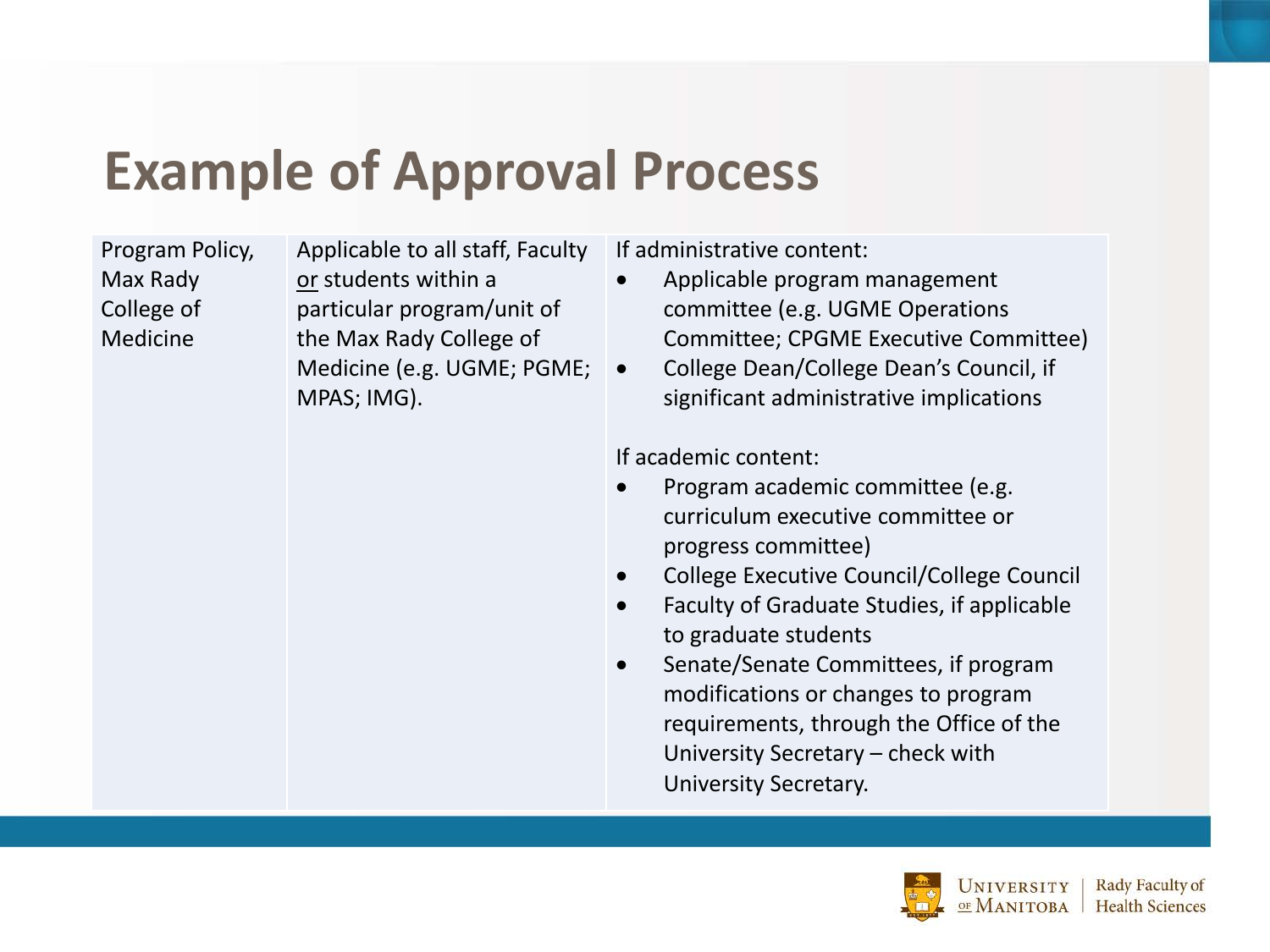# **Policy Topics (highlighted today)**

- Departments / Department Heads
- Conflicts of Interest
- Work and Learning Environment
- Environmental

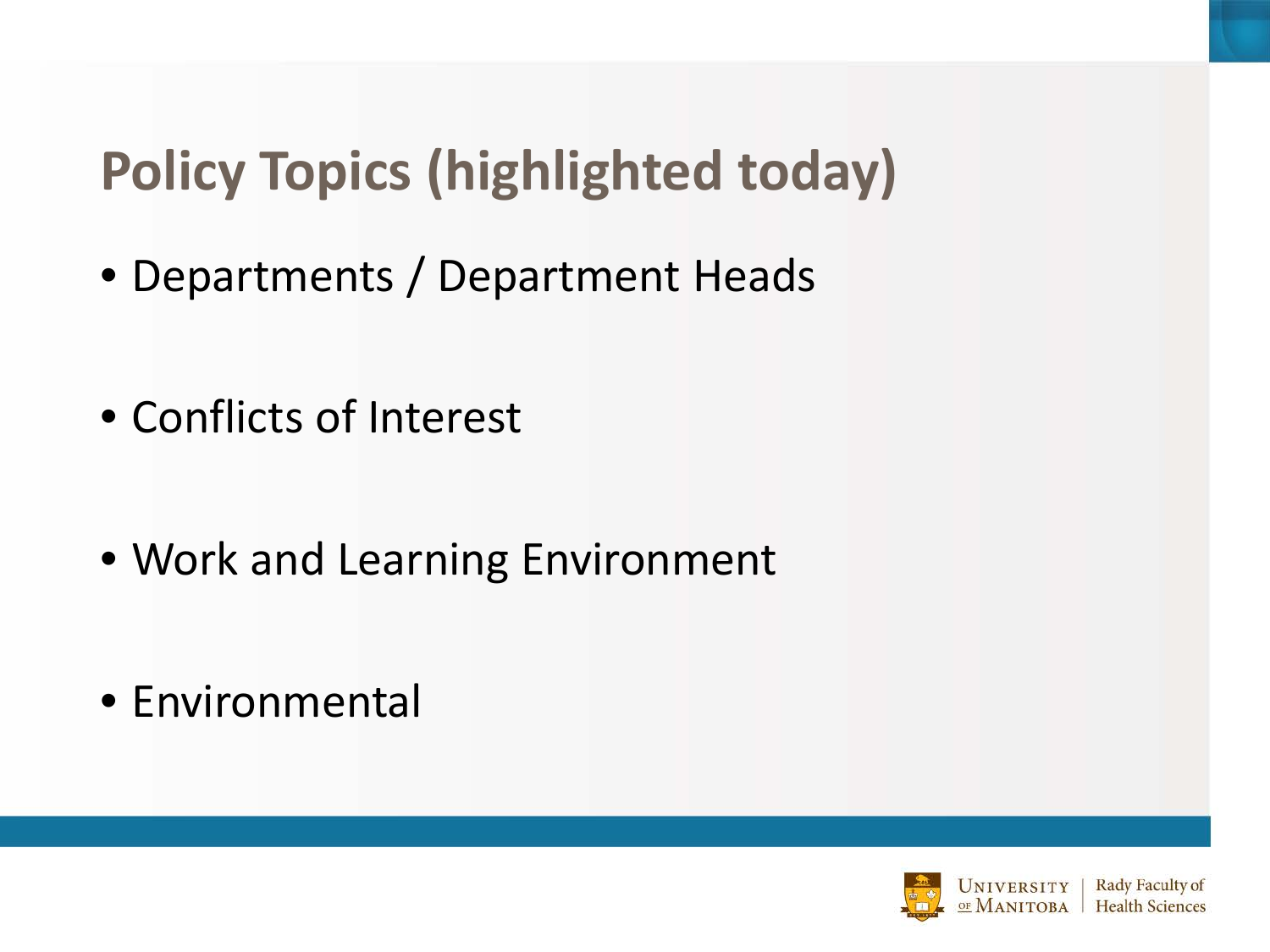## **DEPARTMENTS / DEPARTMENT HEADS**

- UofM: Departments [Organization and Structure Policy](http://umanitoba.ca/admin/governance/governing_documents/academic/341.html)
	- Academic Departments are administrative subdivisions of the University, to conduct teaching and research in specified fields of study.
	- Each department is administered by a Department Head and a Department Council.
	- Role of Department Head:
		- CEO of the Department;
		- Chair of Department Council;
		- Exercise leadership in all aspects of the work of the Department.
	- Role of Department Council:
		- To advise/recommend to the Department Head and carry out such duties as are assigned per its Bylaws.

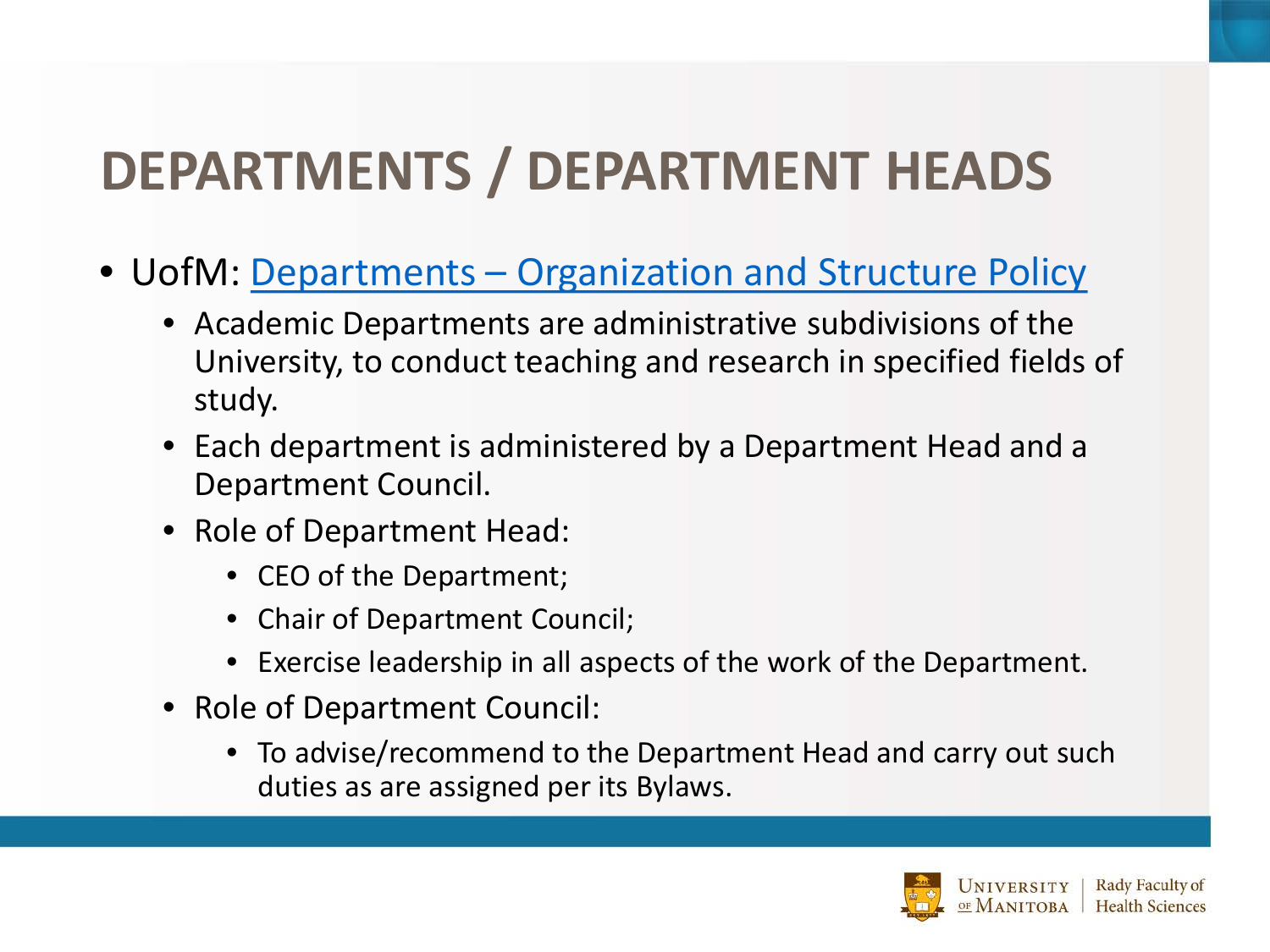## **DEPARTMENTS/DEPARTMENT HEADS (cont'd)**

- UofM: [Heads of Departments Policy](http://umanitoba.ca/admin/governance/governing_documents/officers/223.html)
- Reporting: Department Head is responsible to the Dean for the administration of the Department.
- Powers and Duties:
	- Channel of official communication of Dept;
	- Call and preside at all meetings of Dept Council;
	- Recommend the appointment, promotion, tenure, change of service, discipline, retirement, and dismissal of faculty members of the Dept;
	- Assignment of duties to members of Dept;
	- Prepare/submit all announcements of the Dept;
	- Present annual report to the Dean on work of the Dept during preceding year;
	- Present report to Dean on estimate of expenditures and receipts of Dept for upcoming fiscal year.

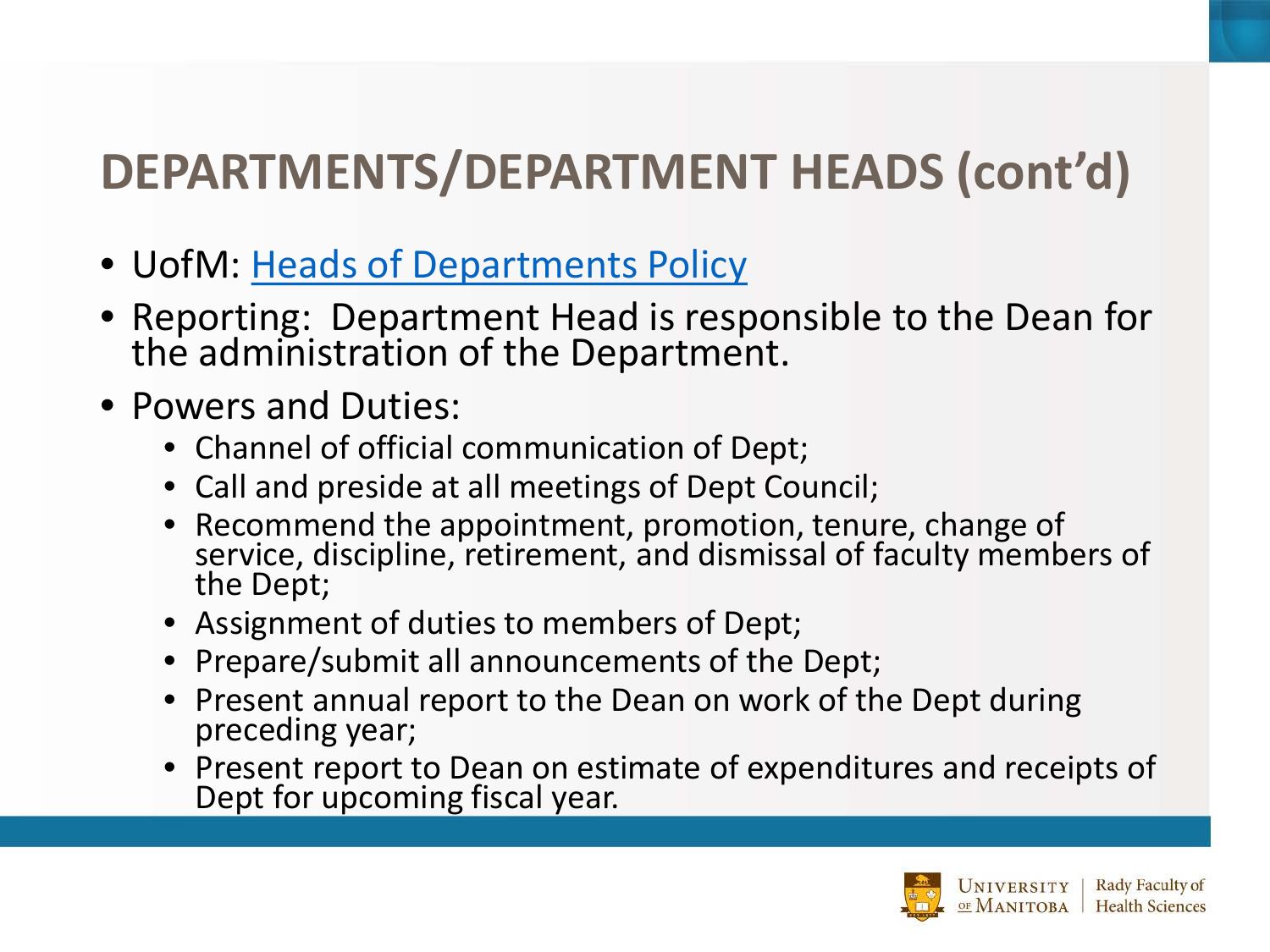## **DEPARTMENTS / DEPARTMENT HEADS (cont'd)**

- [Medicine: Department Head Responsibilities](http://umanitoba.ca/faculties/health_sciences/medicine/media/Department_Head_Responsibilities-regarding-Faculty-Members-(approved-June-19-2018).pdf) (regarding Faculty Members)
	- Process for appointment of new faculty members.
	- Ensure LOO or contract **contains an assignment of duties that is individualized and explicit** so that teaching, scholarly activity and/or scholarship (research) and service responsibilities are clearly defined.
	- Ensure type of appointment, duration of appointment, rank and salary, duties, other negotiated arrangements are clearly set out.
	- Prior to end of appointment, following up re renewal/expiration procedures.

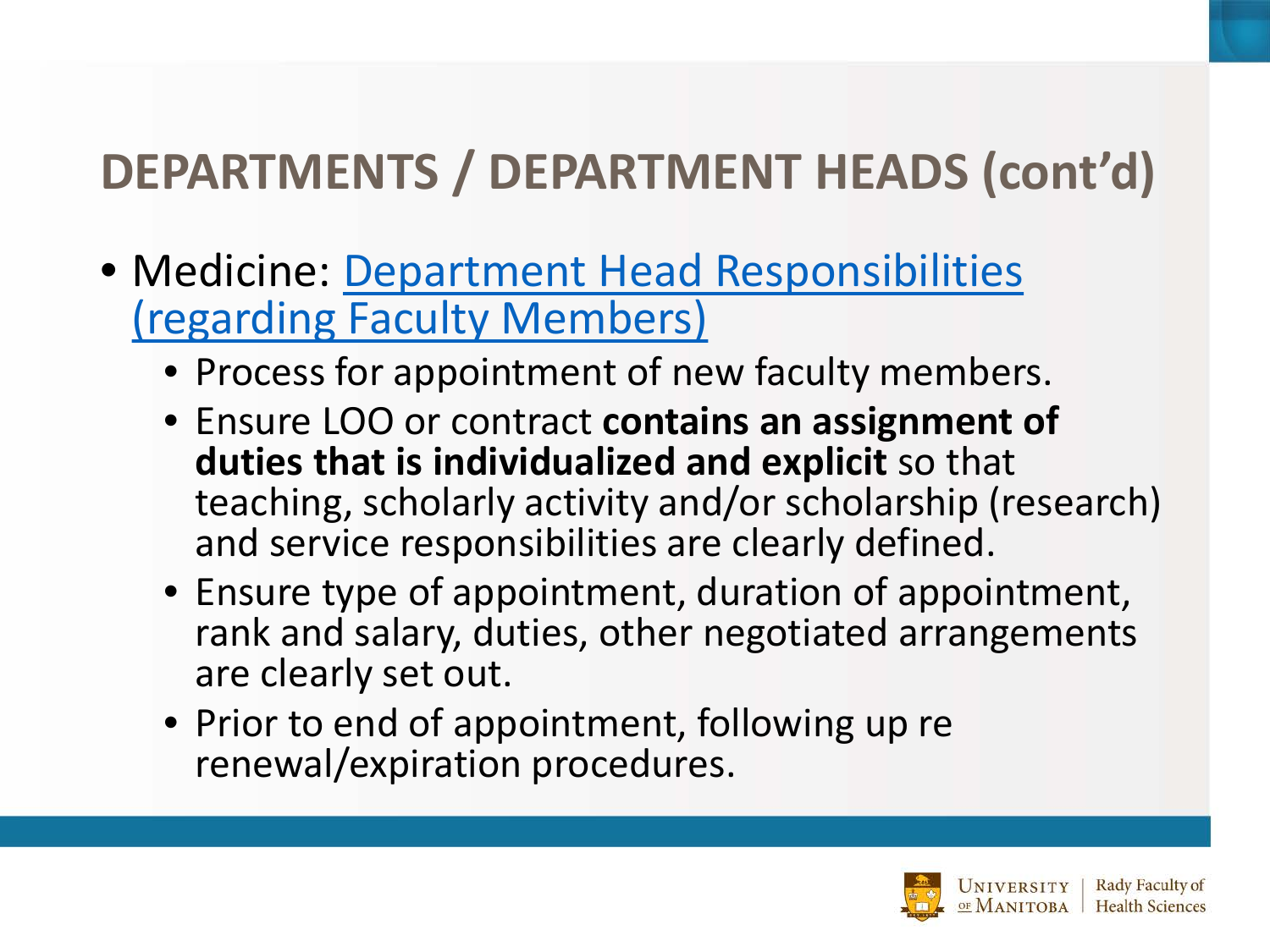## **DEPARTMENTS / DEPARTMENT HEADS (cont'd)**

- [Medicine: Department Head Responsibilities \(regarding Faculty Members\)](http://umanitoba.ca/faculties/health_sciences/medicine/policies_procedures.html) (cont'd)
	- Upon appointment of a new faculty member, Dept Head or delegate shall meet with the individual and provide clearly communicated expectations including:
		- Type of appointment (and rationale for type);
		- Duration of appointment;
		- Rank, and rationale for this rank;
		- Salary, if any;
		- Review of LOO or other contract, and discussion around teaching, research and service, as applicable;
		- Info re new faculty orientation;
		- Career advancement info applicable to type of appointment and rank; including promotion and tenure;
		- Process for performance feedback and review;
		- Review of applicable policies/procedures.

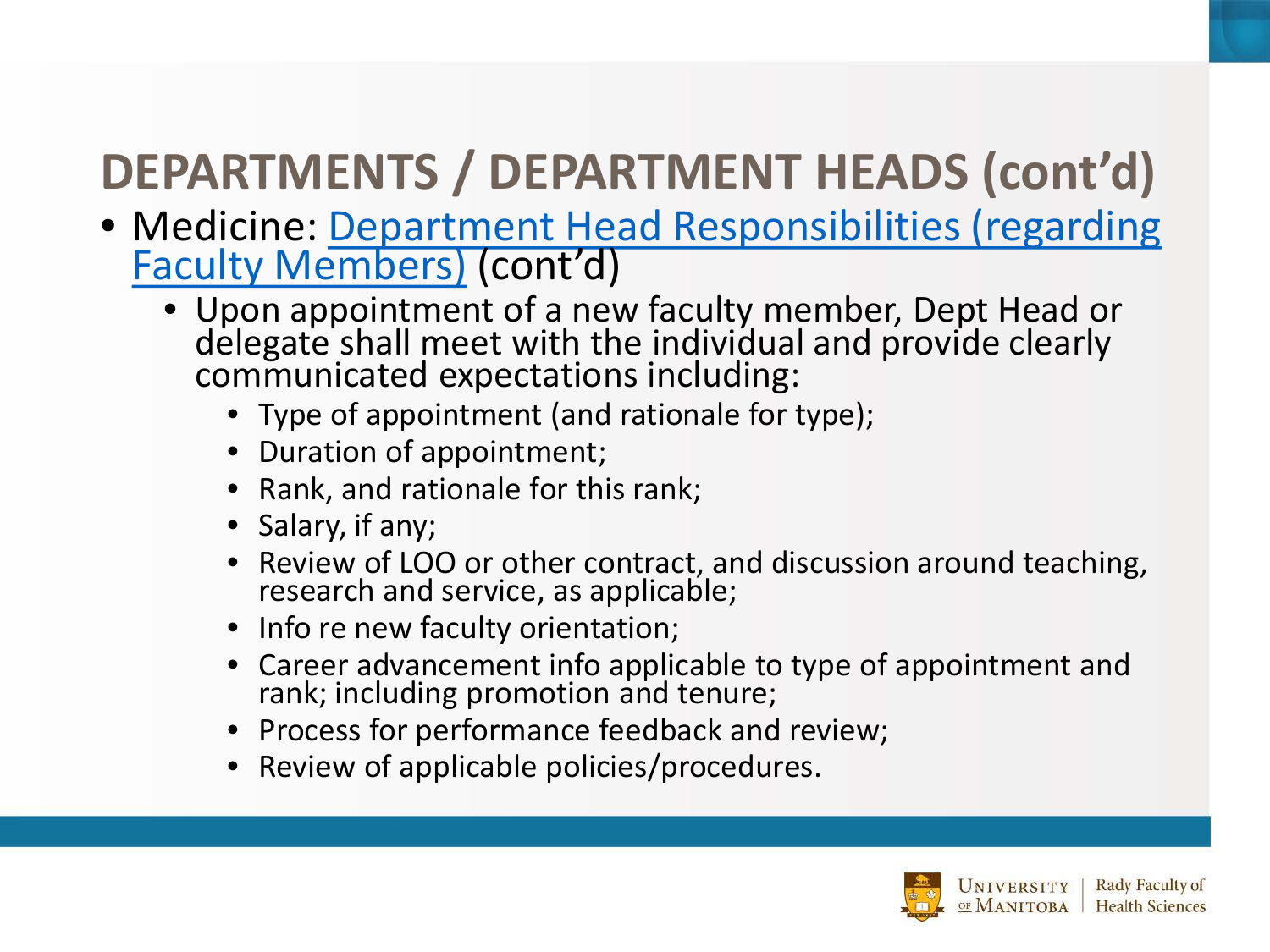## **DEPARTMENTS / DEPARTMENT HEADS (cont'd)**

- [Medicine: Department Head Responsibilities \(regarding](http://umanitoba.ca/faculties/health_sciences/medicine/media/Department_Head_Responsibilities-regarding-Faculty-Members-(approved-June-19-2018).pdf)  Faculty Members) (cont'd)
	- Upon completion of each academic year, Dept Head provides report of the Department members, to the Dean respecting:
		- Appointments
		- Change of service;
		- Retirement and Succession Planning;
		- Discipline;
		- Dismissal;
		- Performance feedback (in accordance with CD and PF Policy);
		- Scholarly productivity;
	- Template report form on Academic Affairs website: [http://umanitoba.ca/faculties/health\\_sciences/academic/me](http://umanitoba.ca/faculties/health_sciences/academic/media/Department_Head_Report_-_Template_FINAL.pdf) dia/Department Head Report - Template FINAL.pdf

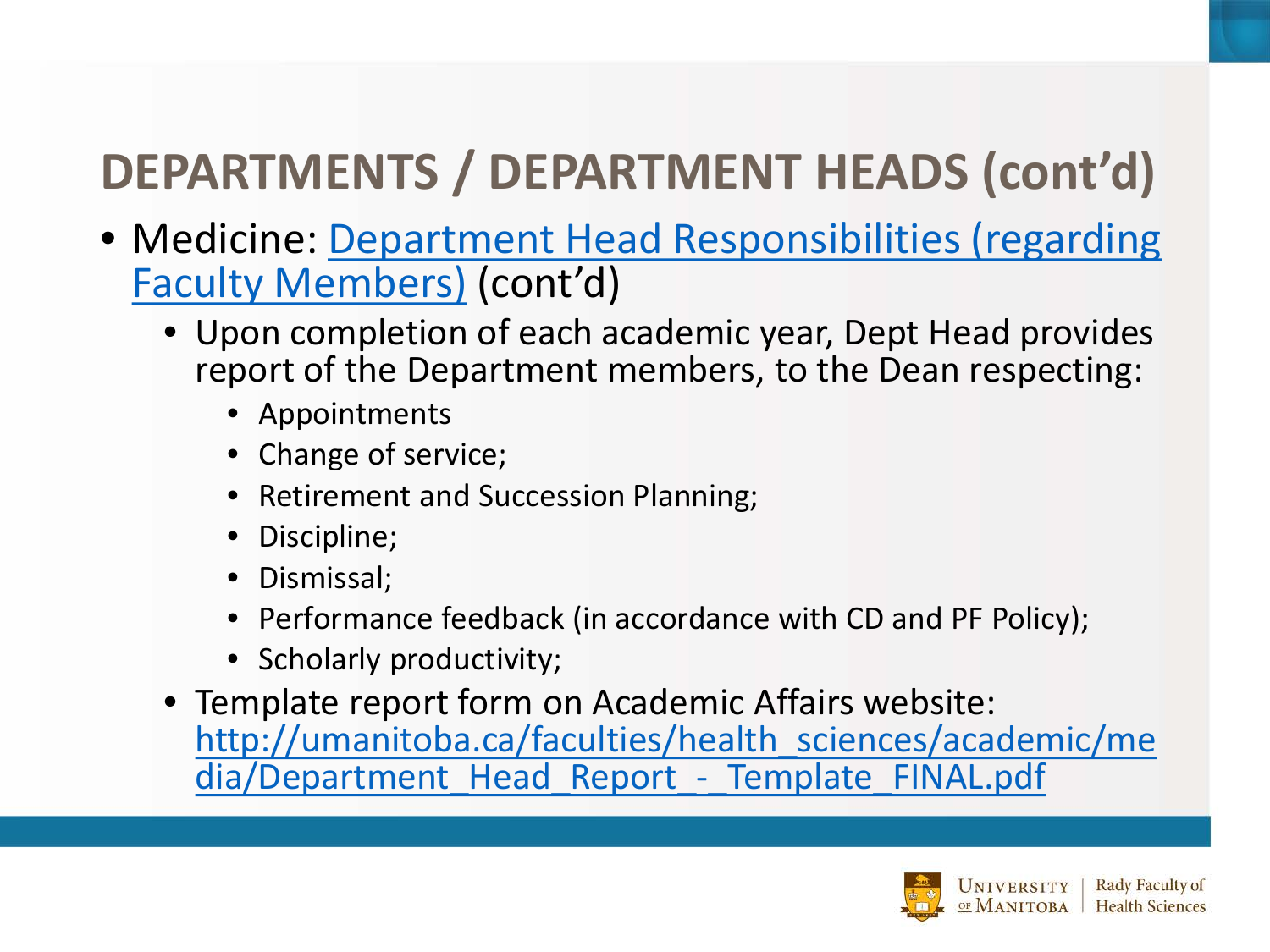### **DEPARTMENTS/ DEPARTMENT HEADS (cont'd)**

- Medicine: [Career Development and Performance Feedback Policy](http://umanitoba.ca/faculties/health_sciences/medicine/policies_procedures.html)
	- Applicable to all GFT and Nil-Salaried Academic Appointments
	- Sets out Performance Feedback process:
		- GFT Members: at least once a year
		- Nil-Salaried: at minimum, prior to time of re-appointment.
	- Performance Guidelines (on [Academic Affairs website\)](http://umanitoba.ca/faculties/health_sciences/academic/index.html) **may** be used to guide Career Development and Performance Feedback.
	- Dept Heads ensure accurate assignment of duties (and updating), performance feedback occurs as required, career guidance and mentorship are provided. Responsibilities can be delegated to a Section Head or Faculty members in a recognized leadership role.
	- Faculty members participate in performance feedback process, comply with assignment of duties, provide evidence of performance, review career goals and follow through on recommendations.

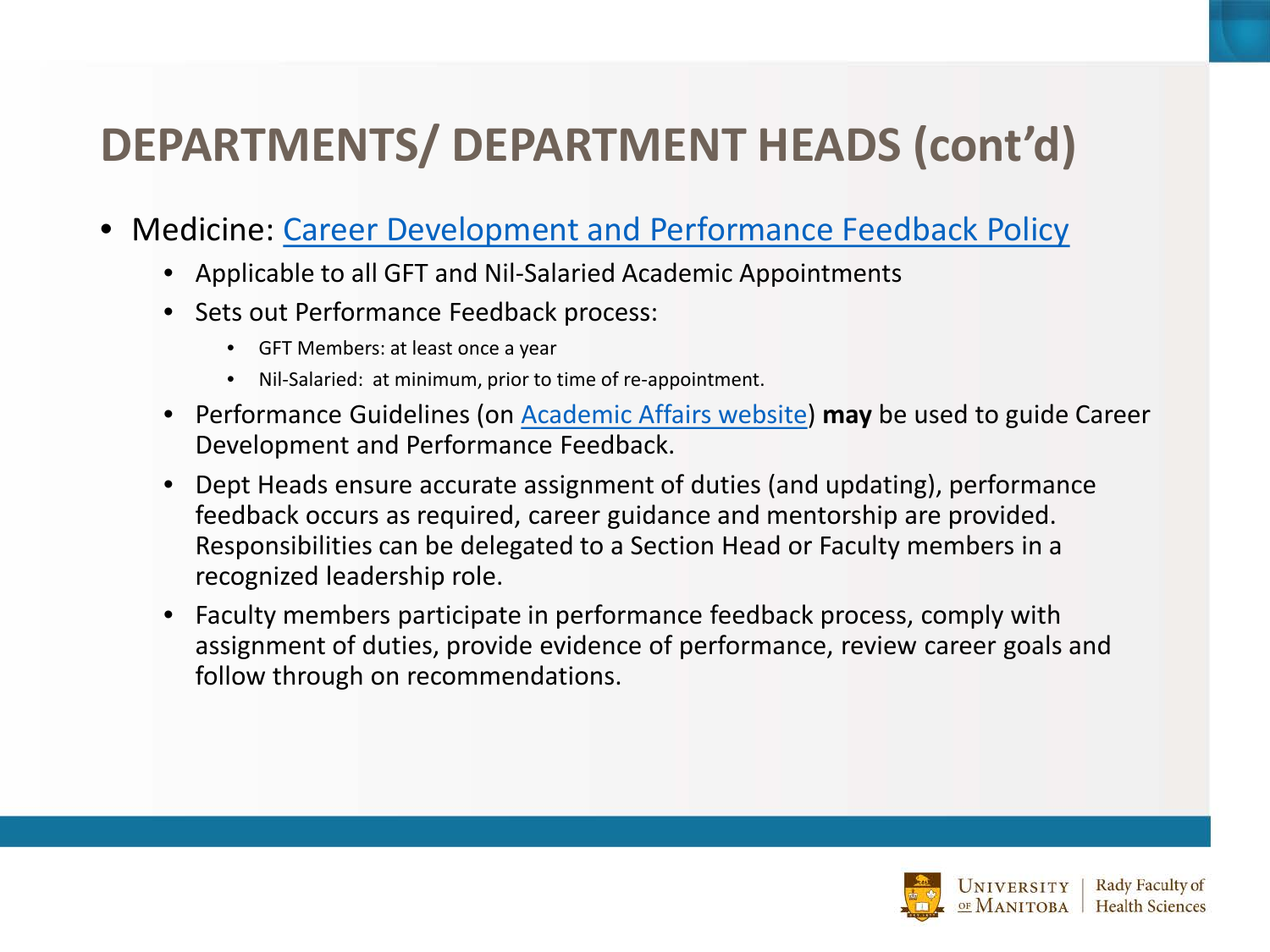## **CONFLICTS OF INTEREST**

#### UofM: [Conflict of Interest Policy](http://umanitoba.ca/admin/governance/governing_documents/community/248.html)

Recognizes conflicts of interest as well as a process for proper disclosure, assessment and management.

- A "Conflict of Interest" is defined (s.2.2.2) as "a situation in which the private interests (Financial Interests or Personal Interests) of a Person or Related Party compromise or have the appearance of compromising the person's independence and objectivity of judgement in the performance of his or her obligations to the University, including teaching, Research and service activities. Conflicts of Interest can be potential, actual or perceived."
- The University of Manitoba Conflict of Interest Procedure sets out a defined process for review, assessment and management of a disclosed conflict of interest.
- Conflict of Interest Disclosure Form.

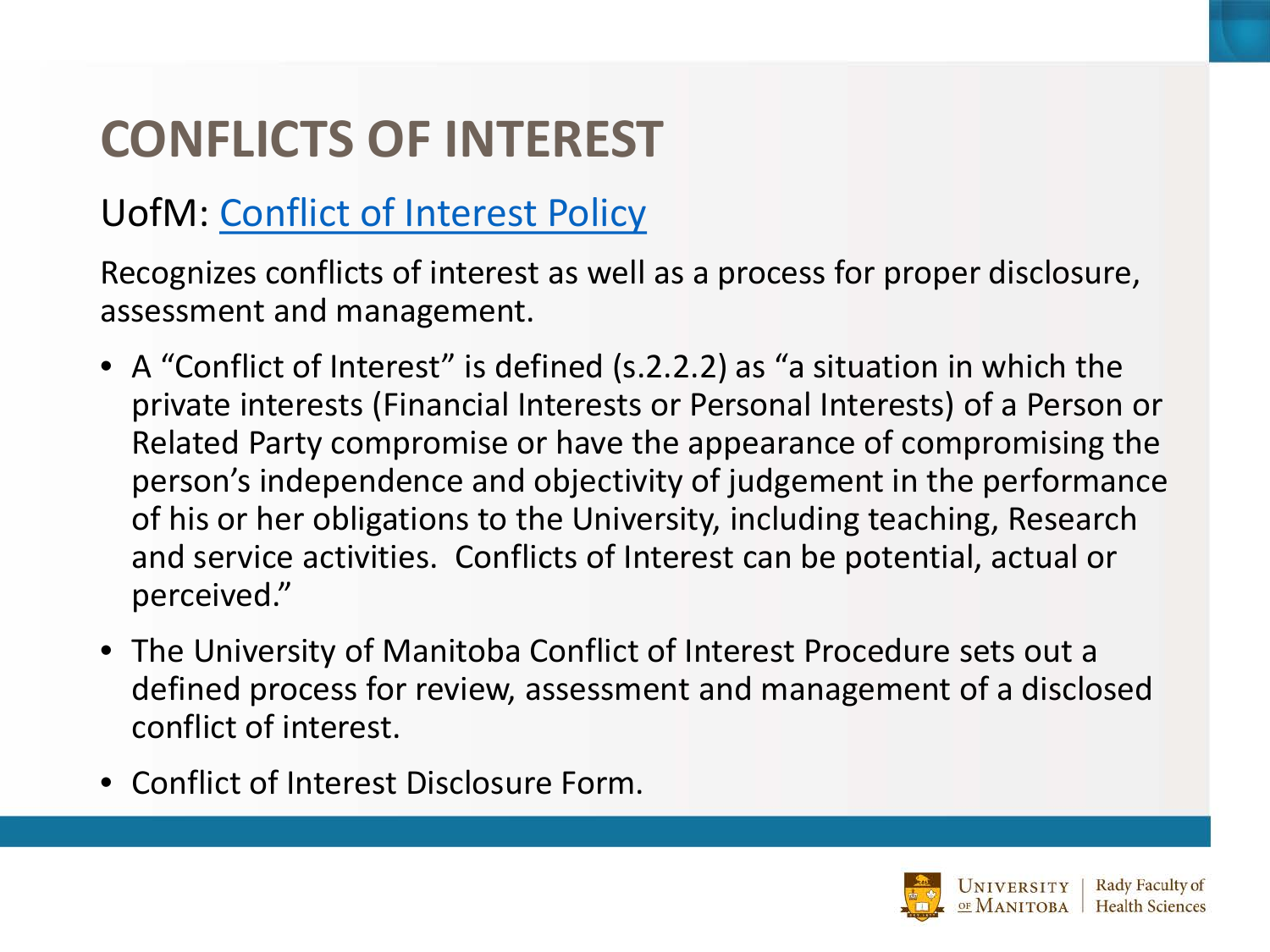## **CONFLICTS OF INTEREST (cont'd)**

- UofM : [Gifts and Gratuities Offered to University Employees Policy](http://umanitoba.ca/admin/governance/media/Gifts_and_Gratuities_Offered_to_Univ_Employees_Policy_-_2013_07_02_RF.pdf) and [Procedure](http://umanitoba.ca/admin/governance/media/Gifts_and_Gratuities_Offered_to_Univ_Employees_Procedures_-_2013_07_02_RF.pdf)
- Employees may not accept any gifts and/or gratuities where it could influence, or be perceived to influence, the business decisions of the University.
- Cannot solicit or accept gifts from current or potential vendors, contactors or their agents, local businesses, University departments, or others with whom there is a potential, ongoing or previous business or professional relationship.
- May accept ordinary business courtesies, such as a modest meal or event, or gifts which are promotional items without significant value and which are distributed routinely.

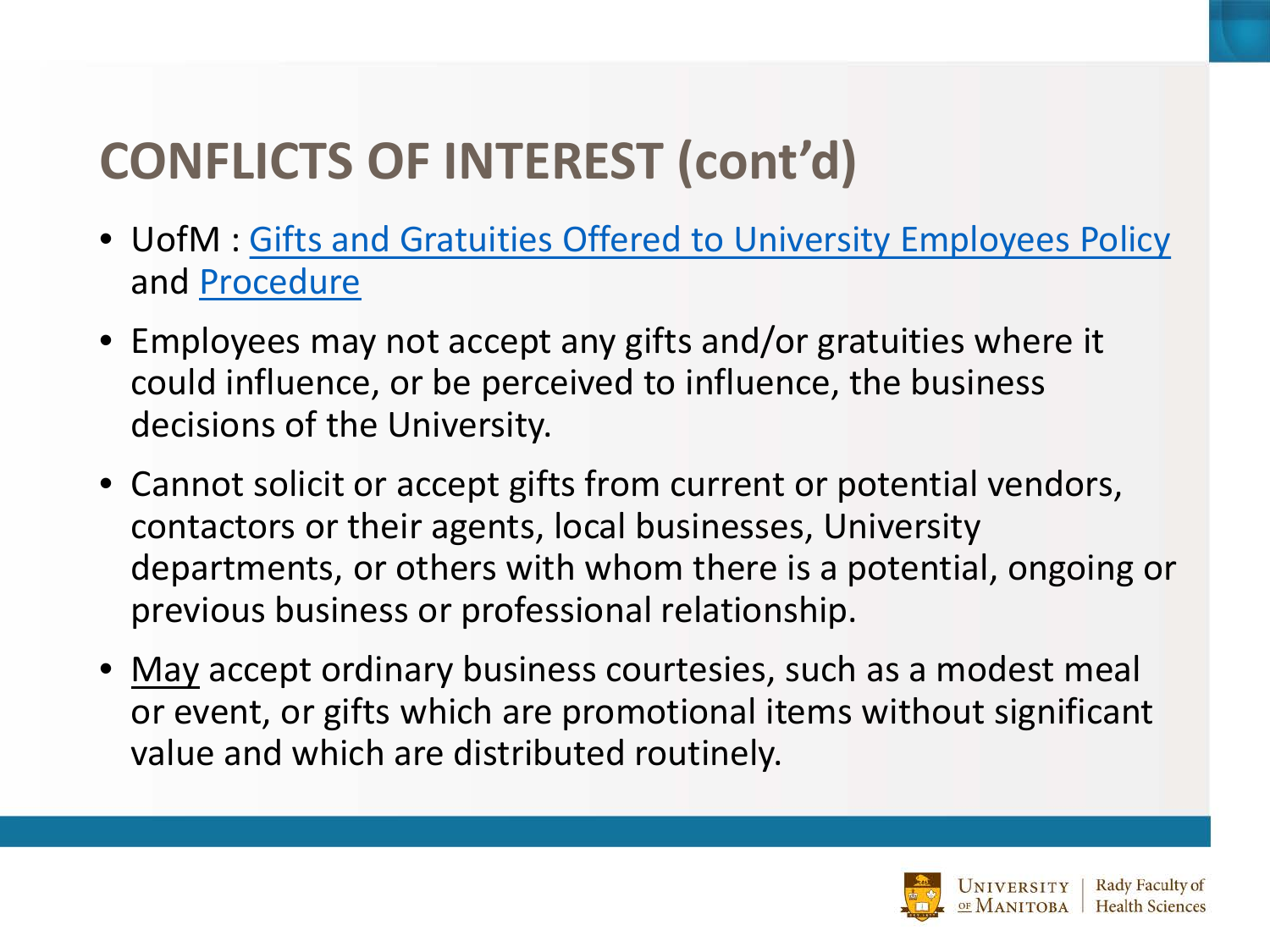## **CONFLICTS OF INTEREST (cont'd)**

- Medicine: [Interactions with Health-Related Industries](http://umanitoba.ca/faculties/health_sciences/medicine/education/ed_dev/media/Interactions_with_Health_Related_Industries_Policy_June_21_2018.pdf) Policy
	- Additional to the UofM policy re gifts and gratuities.
	- Can't accept gifts from Industry regardless of their nature or value. This includes gifts of food and drink.
	- Can't participate in CPD held in restaurants or lounges, if the CPD receives financial support from Industry.
	- Accredited CPD events (that receive support from Industry) must charge a fee to practicing physicians.
	- May participate in unaccredited events but must pay full cost of food and drink.
	- Food and drink provided at regularly scheduled series (such as Grand Rounds, Journal Clubs) must not be purchased with funds provided directly or indirectly by Industry.
	- Persons may not accept free admission to receptions, dinners, sporting or cultural events from Industry (includes stand-along hospitality events and those associated with a conference or educational program).
	- Support for Educational Programs and Retreats can be accepted from Industry, but only to go toward the educational aspects of the event and not food, drink, lodging, social events.
	- Support must be provided in the form of a written agreement.
	- Disclosure of Relationships with Industry consistent with UofM policy, need to formally disclose relationship Industry or an actual, potential or perceived conflict of interest.
	- Disclosure to learners presence of relationship with Industry must be disclosed in a general manner to learners by faculty or staff prior to any educational activity such as lectures, seminars or workshops (includes any relationship over the previous two years).
	- Appendix Disclosure Form
- <https://www.youtube.com/watch?v=o3ikcGmwBuU&feature=youtu.be>

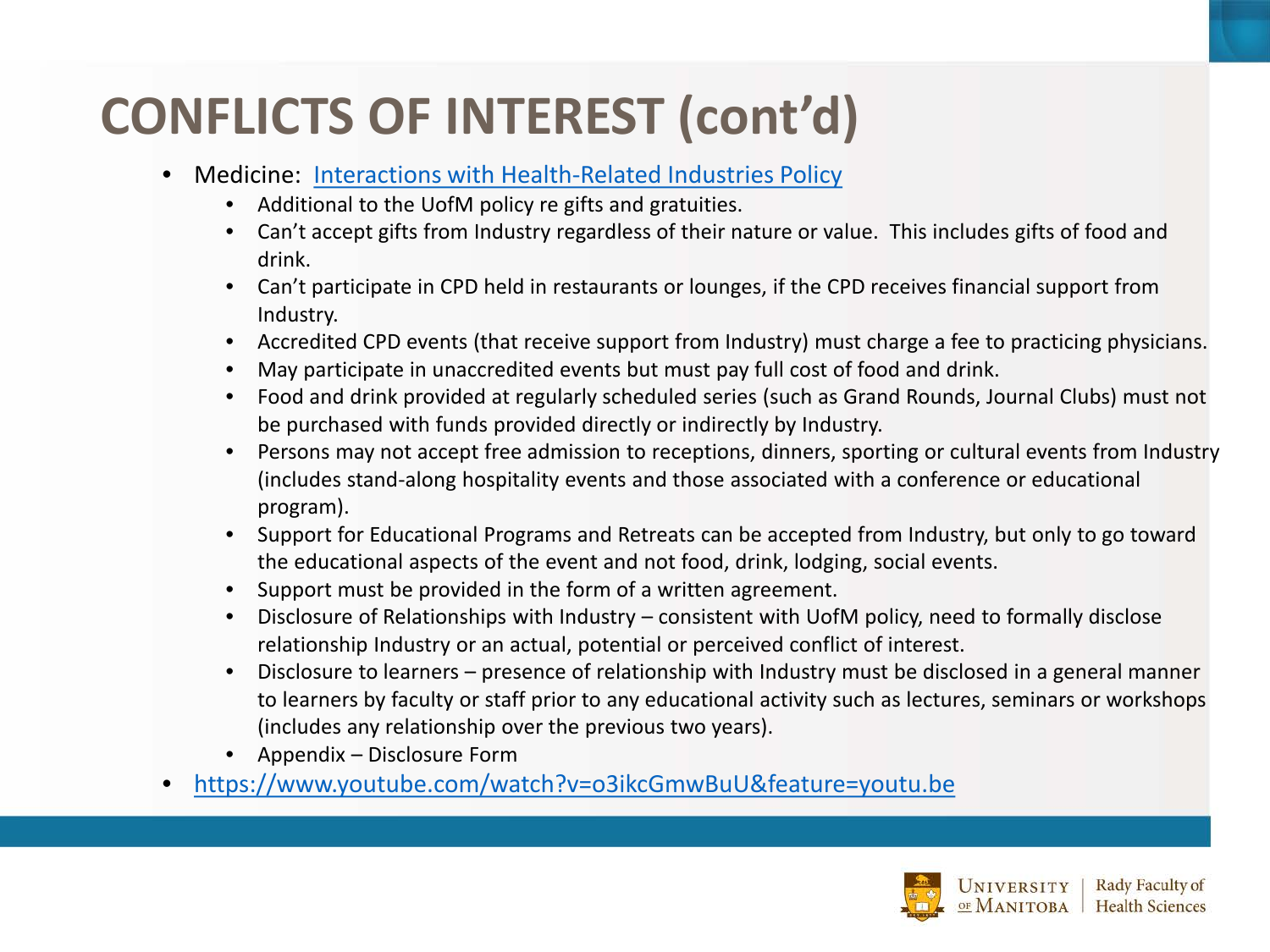## **CONFLICTS OF INTEREST (cont'd)**

- [UGME policy: Conflicts of Interest in Student Assessment or](http://umanitoba.ca/faculties/health_sciences/medicine/education/undergraduate/media/Conflict_of_Interest_-_Student_Assessment_or_Advancement_Policy_Final_5.29.18.pdf)  Advancement Policy
	- Specifically addressed standard 12.5 non-involvement of providers of student health services in student assessment.
	- Family members and spouses of med students, as well as health professionals who provide health services (including psychiatric/psychological counseling) shall have no involvement in the academic assessment or advancement of that student.
	- Proactive disclosure preceptors should review the student lists in advance of assessing/advancing. Proactively disclose.
	- Reactive disclosure if identify conflict of interest while assessing/advancing, cease and inform.
	- Committee members involved in assessment/advancement shall declare/recuse/abstain.
	- Note: objective forms of assessment (e.g. multiple choice exams) and **not** considered assessment or advancement.
- [UofM policy: Conflict of Interest between Evaluators and](http://umanitoba.ca/admin/governance/governing_documents/students/277.html)  **Students due to Close Personal Relationships Policy** 
	- Less specific: doesn't cover provision of health services

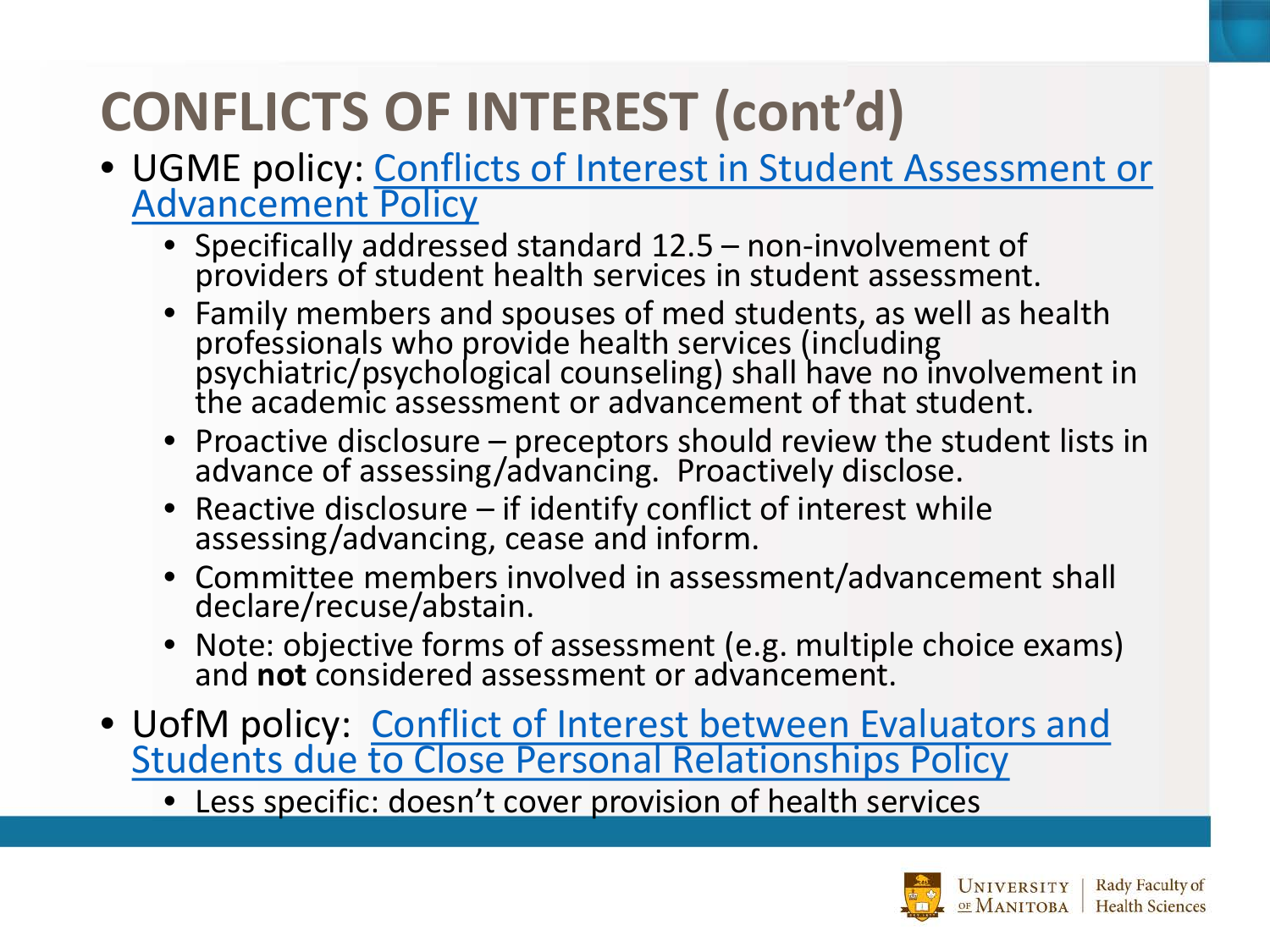## **WORK AND LEARNING ENVIRONMENT**

Already Covered by Previous Presenters:

- [UofM: Respectful Work and Learning Environment](http://umanitoba.ca/admin/governance/governing_documents/community/230.html)  **Policy**
- UofM: [Sexual Assault Policy](http://umanitoba.ca/admin/governance/governing_documents/community/230.html)
- UofM: [RWLE and Sexual Assault Procedure](http://umanitoba.ca/admin/governance/governing_documents/community/230.html)
- [Medicine: Prevention of Learner Mistreatment](http://umanitoba.ca/faculties/health_sciences/medicine/education/ed_dev/media/Policy_for_Prevention_of_Learner_Mistreatment_June_21_2018.pdf.pdf)  **Policy**
- Medicine: [Equity, Diversity and Inclusion Policy](http://umanitoba.ca/faculties/health_sciences/media/Equity-Diversity-and-Inclusion-policy-August-21-2018.pdf)

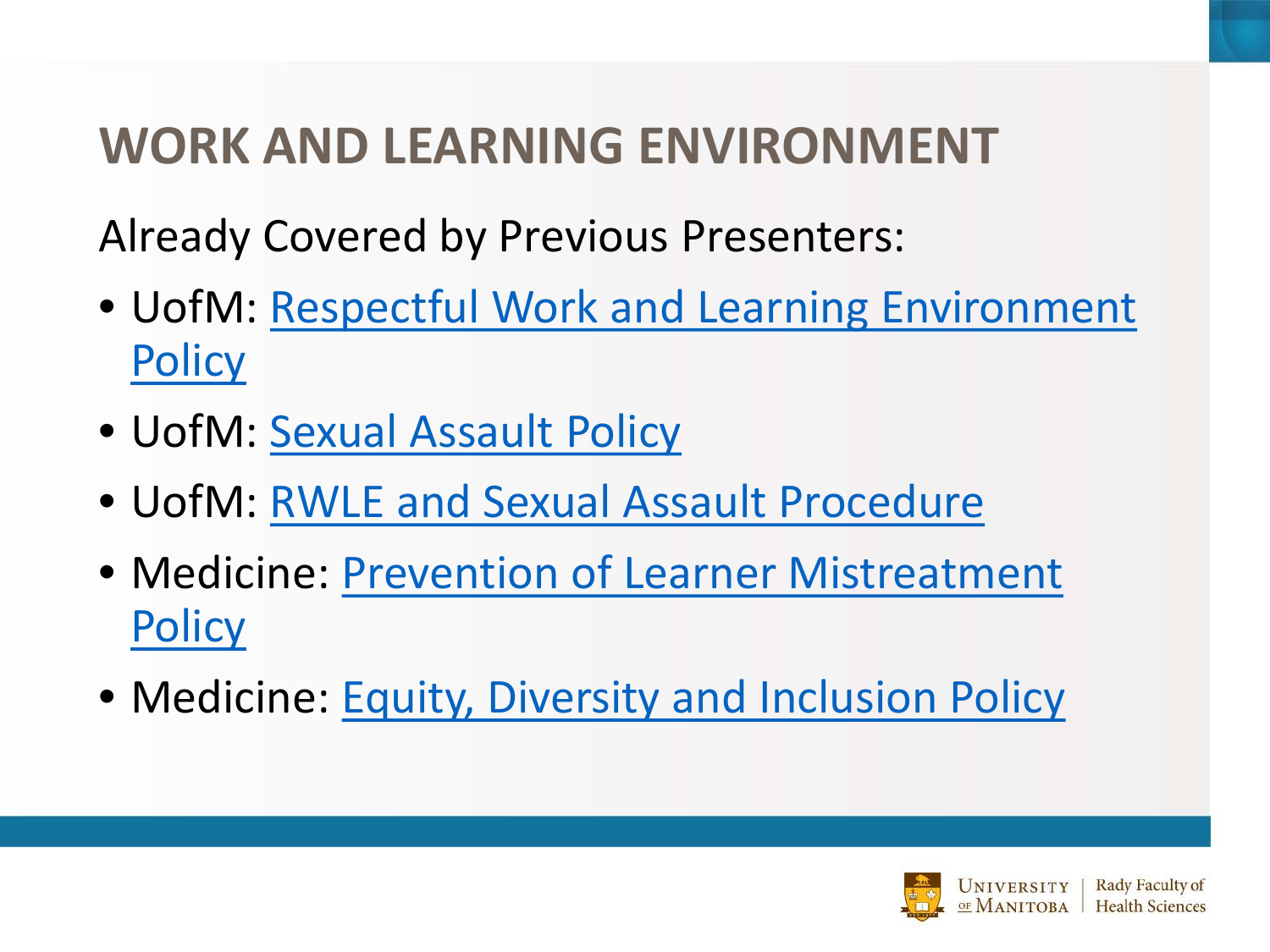## **WORK AND LEARNING ENVIRONMENT (cont'd)**

- UofM: [Accessibility Policy](http://umanitoba.ca/admin/governance/governing_documents/students/accessibility.html)
- UofM: [Student Accessibility Procedure](http://umanitoba.ca/admin/governance/governing_documents/students/accessibility.html)
	- Duty to provide reasonable accommodation to employees and students with documented disabilities. Modification, substitution or waiver so long as accommodation is:
		- Reasonable;
		- Does not create an undue hardship for the University; and
		- Does not compromise the bona fide academic requirements.
	- Sets out responsibilities and rights of students, Student Accessibility Services, Academic Staff Members, Faculties/Colleges and Committees.
	- RFHS has an Accessibility Advisory Committee.
	- Medicine has an Accommodation Team (AT).
- Accessible Customer Service Training must be completed by all University of Manitoba employees, as required by the Accessibility for Manitobans Act (online video): [http://umanitoba.ca/admin/vp\\_admin/ofp/ohrcm/accessibility/resources.html](http://umanitoba.ca/admin/vp_admin/ofp/ohrcm/accessibility/resources.html)

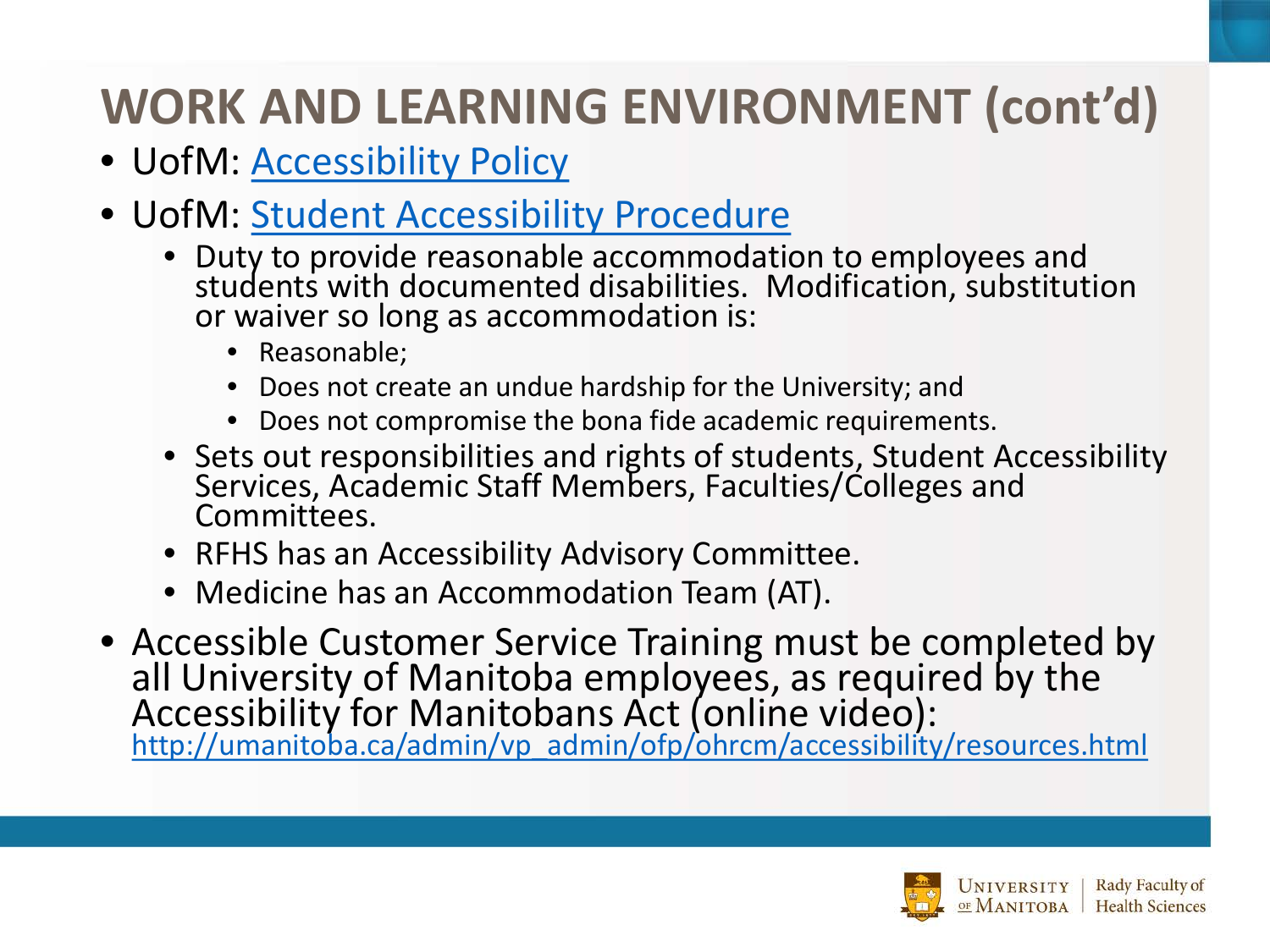## **WORK AND LEARNING ENVIRONMENT (cont'd)**

- Medicine: [Conscience-Based Exemptions Policy](http://umanitoba.ca/faculties/health_sciences/medicine/media/Conscience-Based_Exemptions_Policy_Aug2016.pdf) in revision. Revised draft:
	- Allows an approved exemption for a Learner related to their education, based on ethical, religious or core moral beliefs from:
		- participation in certain health-care activities;
		- a personal offer of specific information about certain health care activities; and/or
		- Referral of a patient to a physician who will provide the health care activities.
	- Granted if it is in compliance with legislation (and CPSM code of ethics) and the Learner continues to be able to meet the Program Objectives.
	- Identifies obligations on Learner and College; process for request/approval.

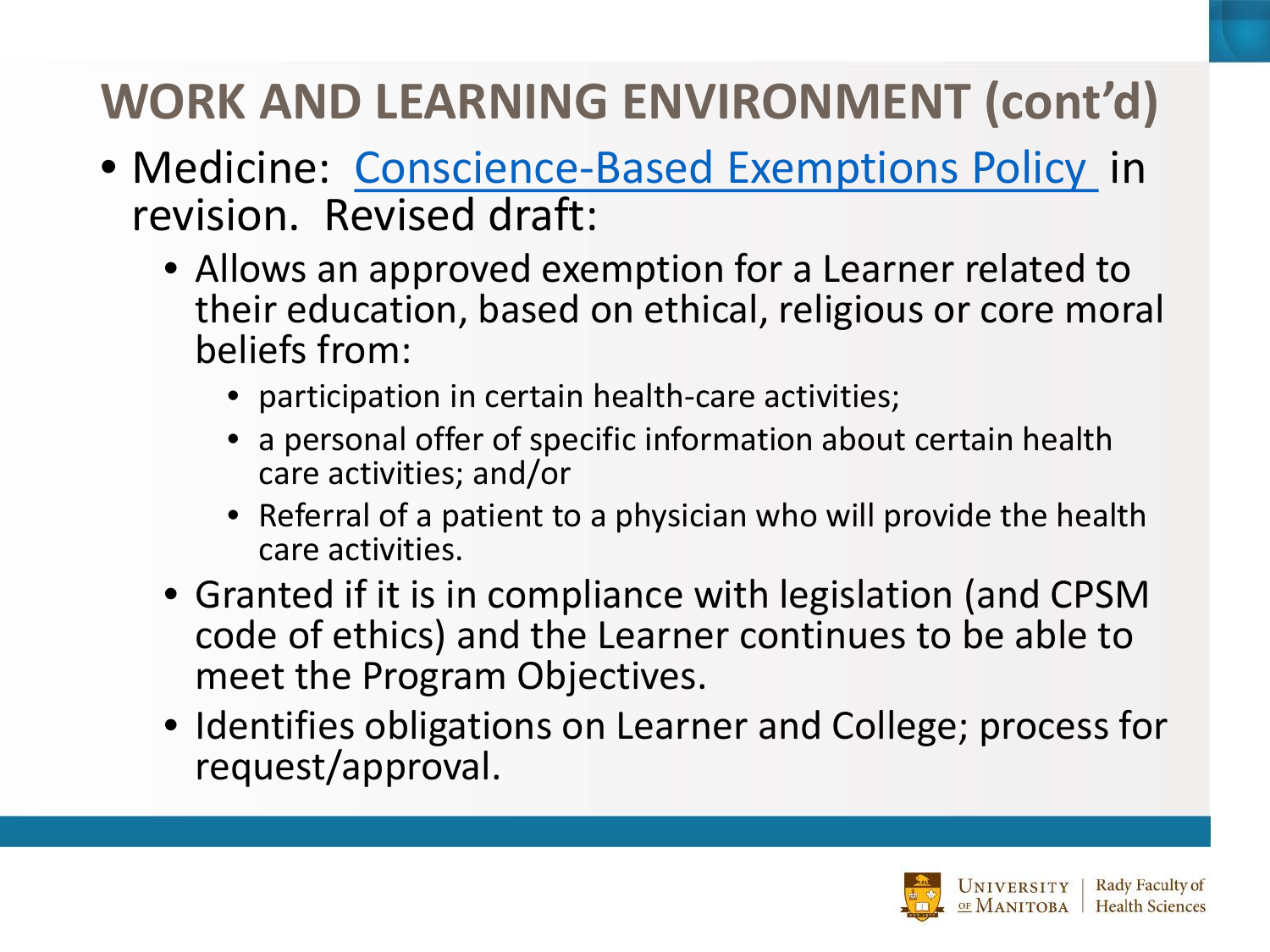## **WORK AND LEARNING ENVIRONMENT (cont'd)**

- [Medicine: Supervision of Learners \(engaged in](http://umanitoba.ca/faculties/health_sciences/medicine/education/ed_dev/media/Supervision_of_Learners_Policy_-_June_21_2018.pdf)  Clinical Activities) Policy
	- Applies to Med Students, Physician Assistant students and Residents ("learners").
	- All learners engaging in clinical activities need to have an identified supervising physician/preceptor.
	- **New:** A supervising physician/preceptor requires a Faculty Appointment in order to educate or supervise Learners engaged in clinical activities.
	- Lists the approved clinical activities of learners by category (med students; physician assistant students; residents).

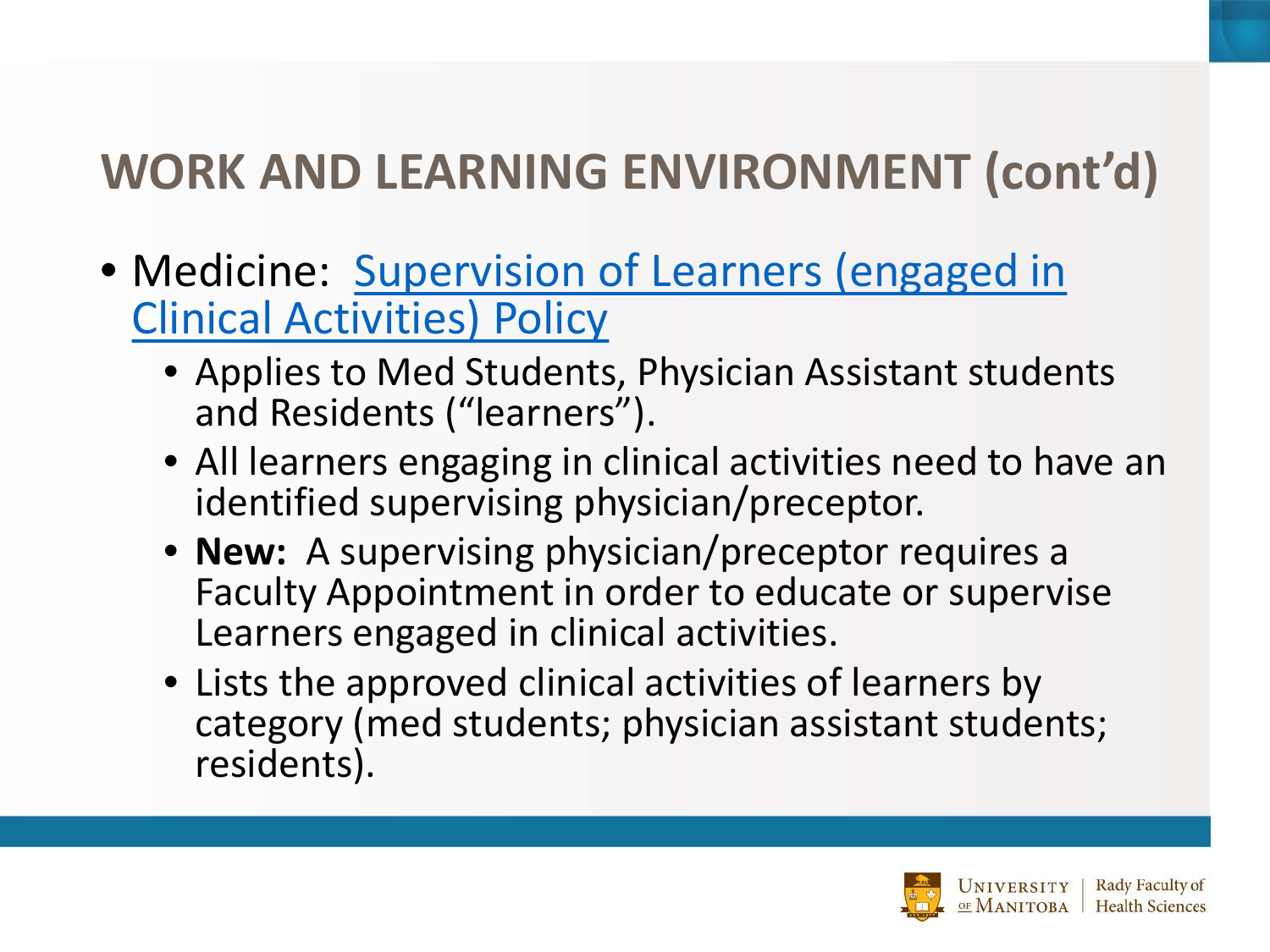- UofM: [Health and Safety](http://umanitoba.ca/admin/governance/governing_documents/staff/551.html)
	- University's commitment to provide a safe and health workplace for staff, students and visitors but clarifies that the responsibility and accountability for health and safety is an integral part of the duties of supervisory staff at all levels, including the senior executive.
	- University shall comply with health and safety legislation; provide a safe and healthy environment as far as is reasonably practicable; and work to minimize workplace illness and injury.
	- The Introduction to Health and Safety Programs at the University of Manitoba presentation provides an introduction to the safety and health programs in place at the UofM: [http://umanitoba.ca/admin/vp\\_admin/risk\\_management/ehs](http://umanitoba.ca/admin/vp_admin/risk_management/ehso/media/Intro_HS_Programs_UofM_April_2015.pdf) o/media/Intro\_HS\_Programs\_UofM\_April\_2015.pdf

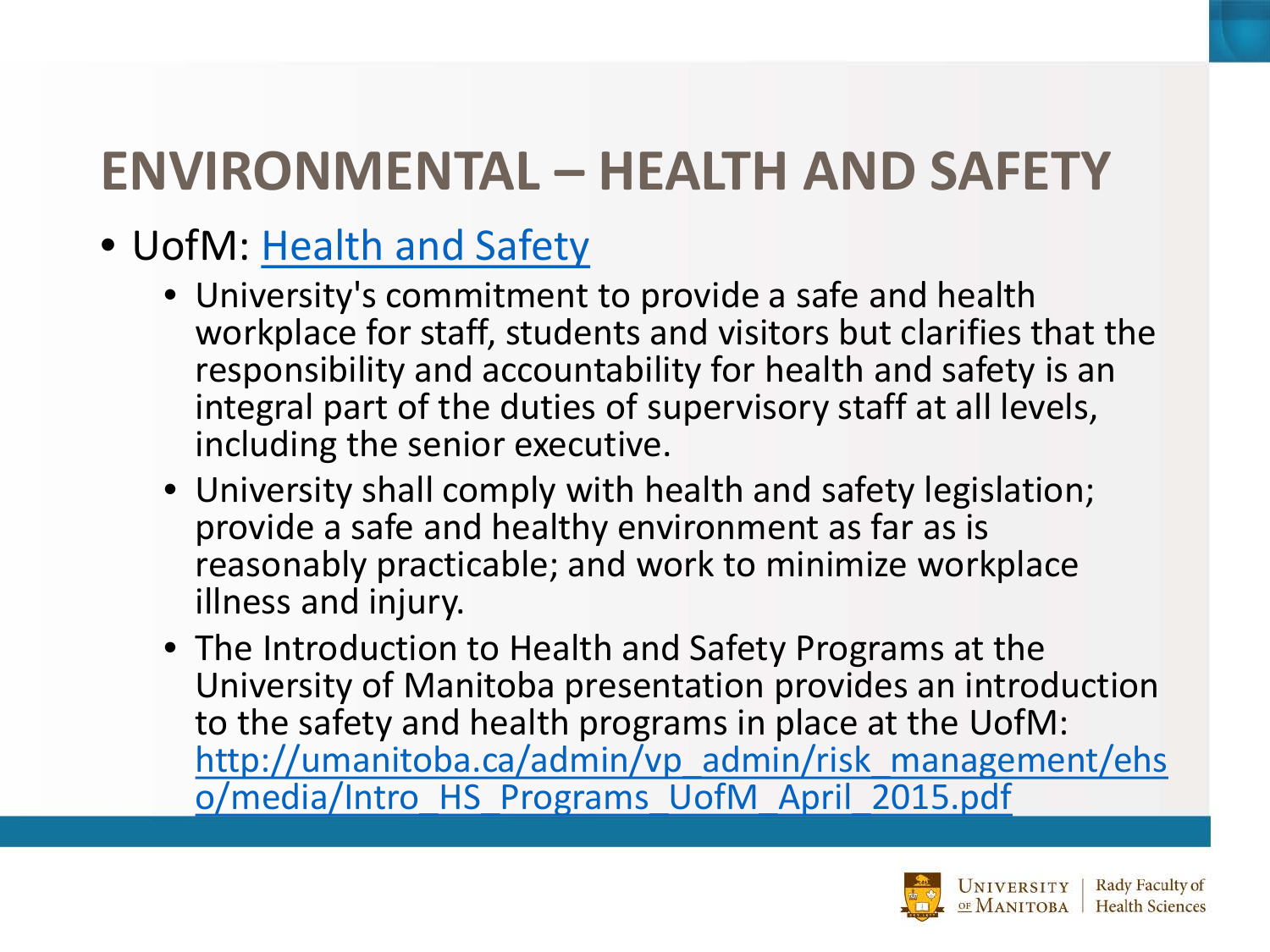Duties of Administration (Deans, Directors, Dept Heads):

- provide a safe and healthy working environment.
- provide proper information, supervision and instruction to students and employees.
- ensure regular inspections are made and take action as required to improve unsafe conditions.
- support supervisors and safety committees in the implementation of an effective accident prevention program.
- take all reasonably practicable measures to ensure compliance with applicable regulations.
- establish and support Local Area Safety & Health Committees (is a LASH Committee at Bannatyne).

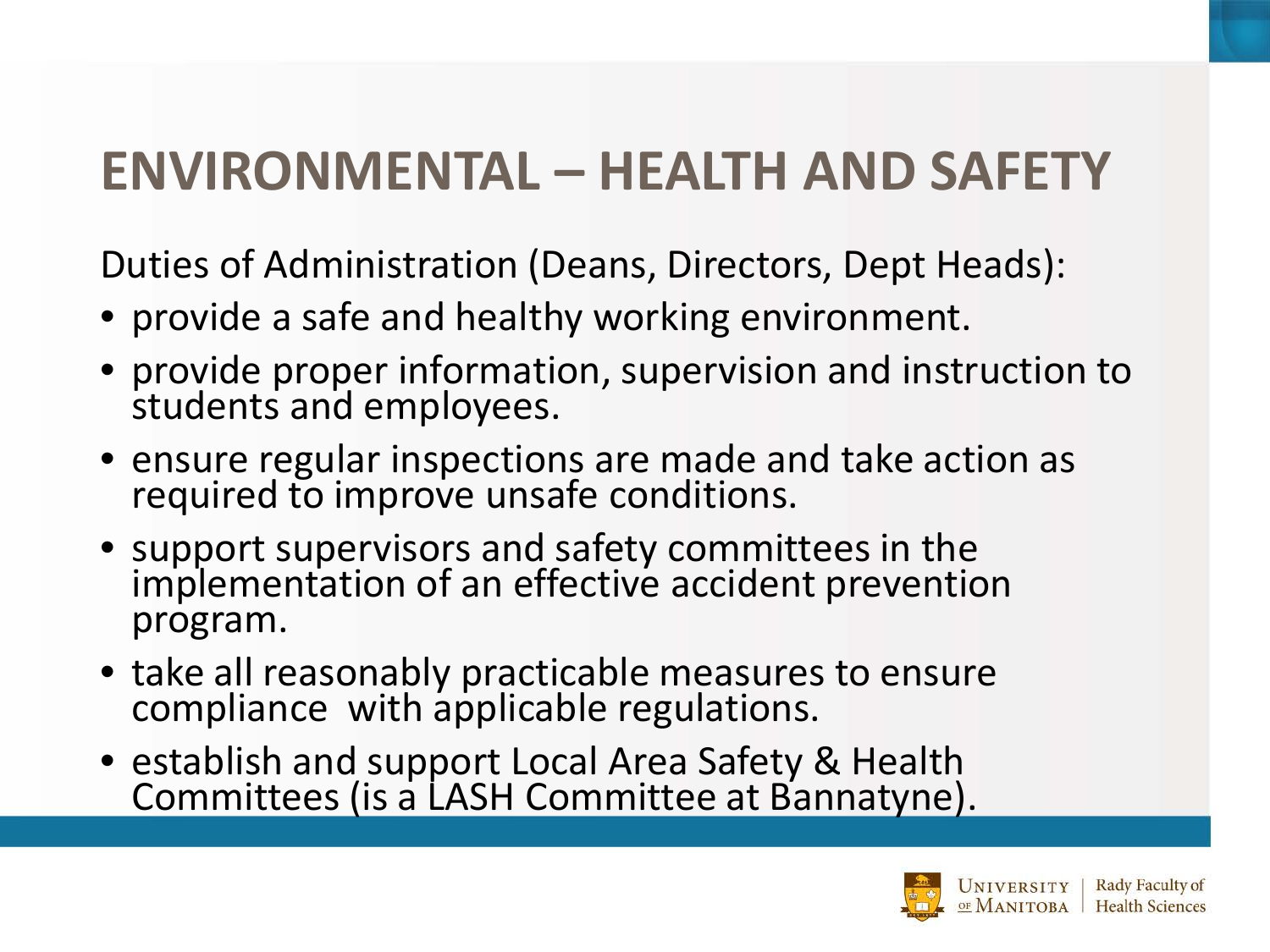Duties of Supervisors:

- Formulate specific safety rules and safe work procedures for activities falling under their areas of supervision.
- Ensure that all employees under their supervision are made aware of safety practices and that employees follow safety<br>procedures.
- provide training in the safe use and operation of tools, machinery and equipment.
- regularly inspect their areas for hazardous conditions.
- promptly correct unsafe work practices or hazardous conditions.
- ensure that any accidents that occur in their area of responsibility
- are properly investigated and to implement procedures that will minimize the re-occurrence of a similar accident.

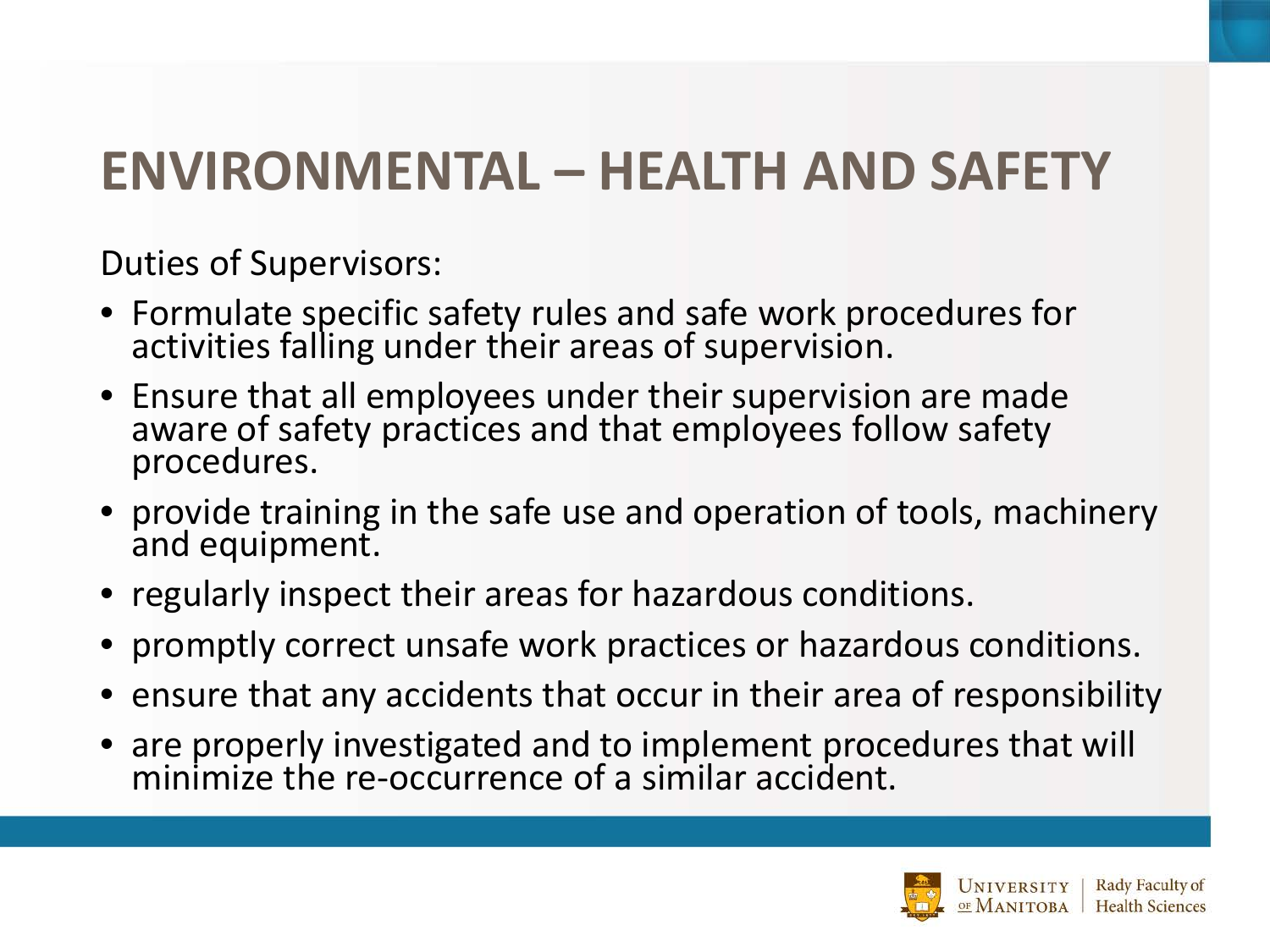Duties of Employees:

- use reasonable care to protect their own safety and the safety of others.
- conduct all activities in accordance with University safety rules and procedures.
- take an active part in practicing safe work habits.
- immediately report accident, injury or unsafe conditions to appropriate supervisor.
- Properly use and adequately care for personal protective equipment.
- Consult and cooperate with the Department or Local Area Safety Committee.

Duties of Students:

- conduct University activities in accordance with the safety policies/procedures.
- seek guidance from instructors or supervisors concerning safety-related knowledge and skills required to ensure safe performance;
- Properly use and adequately care for any personal protective equipment that is required for their University activities.
- Immediately report any accident, injury or unsafe conditions to the appropriate supervisor.

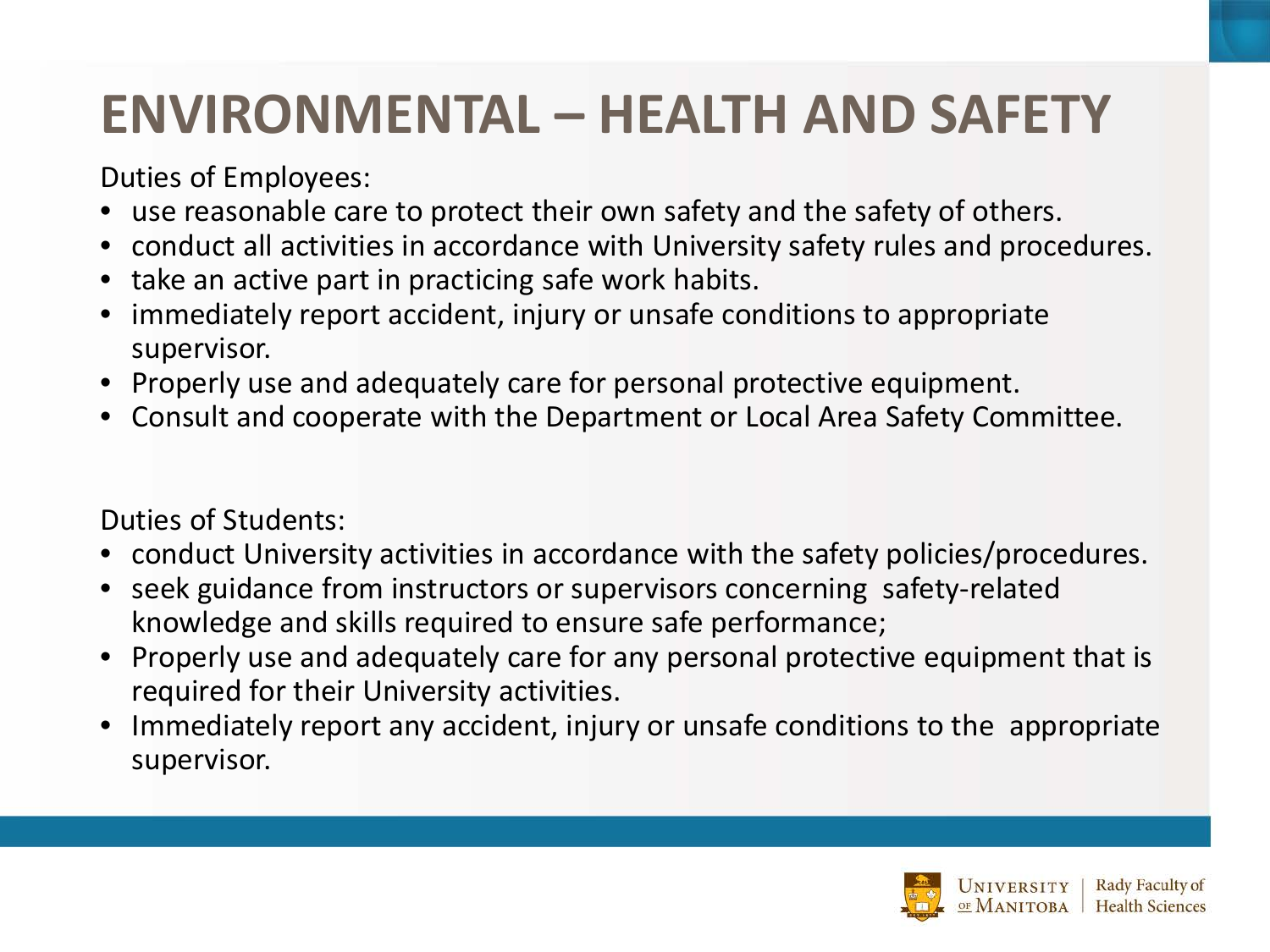- The Environmental Health and Safety Office offers training for staff and students. Training webpage for a full list of these courses which includes:
	- General Safety
	- Biosafety Safety
	- Chemical Safety and WHMIS
	- Radiation Safety
- [http://umanitoba.ca/admin/vp\\_admin/risk\\_management/ehso/training/index.html](http://umanitoba.ca/admin/vp_admin/risk_management/ehso/training/index.html)
- Resources on the Health and Safety website: [http://umanitoba.ca/admin/vp\\_admin/risk\\_management/ehso/geninfo/index.html](http://umanitoba.ca/admin/vp_admin/risk_management/ehso/geninfo/index.html)

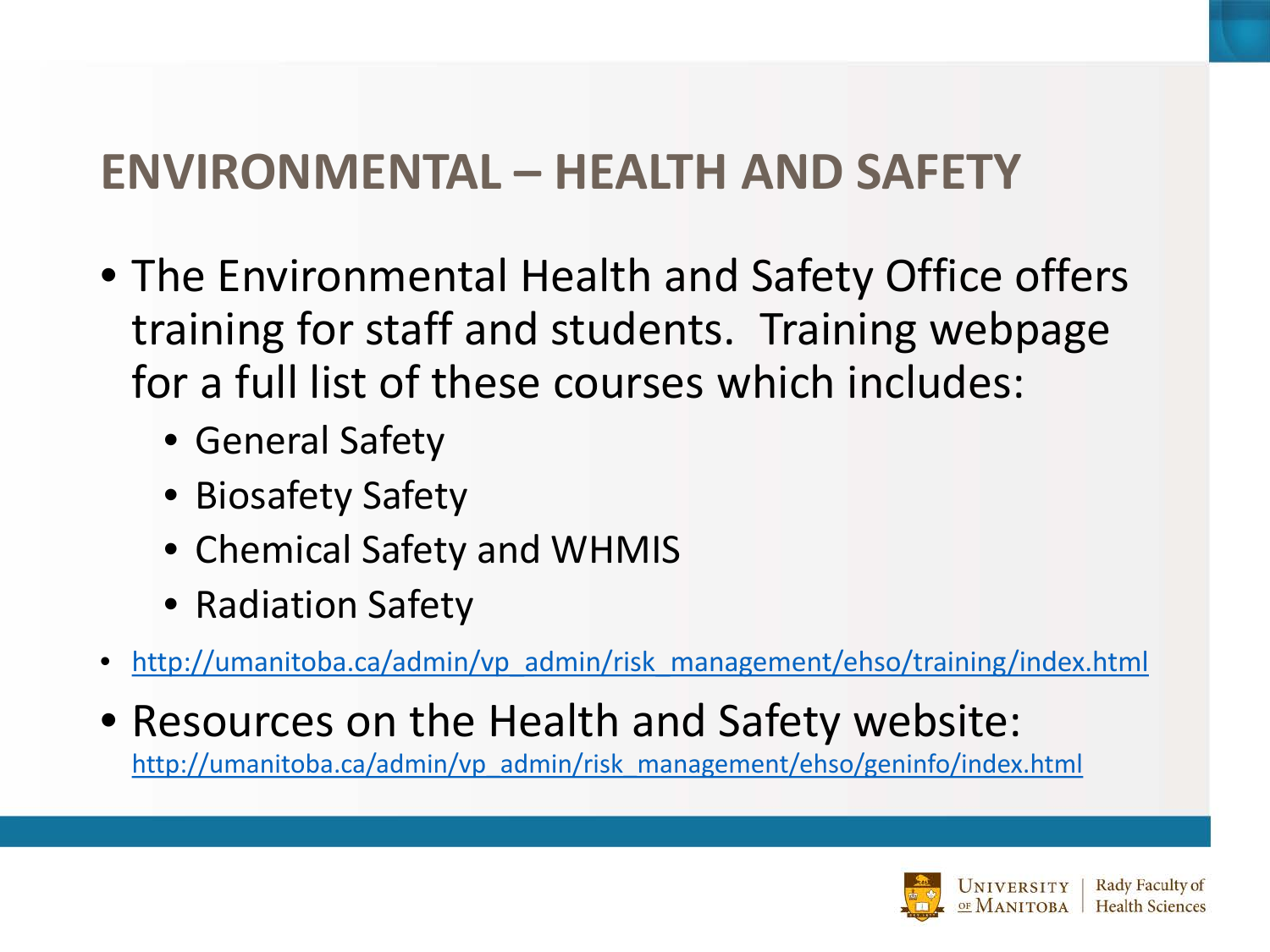## **ENVIRONMENTAL**

UofM: [Emergency Management Program](http://umanitoba.ca/admin/governance/governing_documents/operations/emergency_management_program_policy.html) and [Emergency Response Plan –](http://umanitoba.ca/admin/vp_admin/risk_management/media/UMERPlanAug08.pdf) currently under review:

#### **Tier 1**

- Small, localized event requiring routine response.
- Event is contained an requires routine communication between units.
- Emergency Response Plan is not initiated.
- Response is by internal unit with outside agencies if necessary.

#### **Tier 2**

- Event is localized but involves a large disruption to the community.
- Response is share with University unit and external agencies.
- Emergency Response Plan is initiated.
- High urgency for communication between the various units and agencies.

#### **Tier 3**

- A widespread event requiring critical response from internal and external agencies.
- Critical urgency for containment and communication.
- Emergency Response Plan is initiated.
- Multi agency and multi departmental shared response.

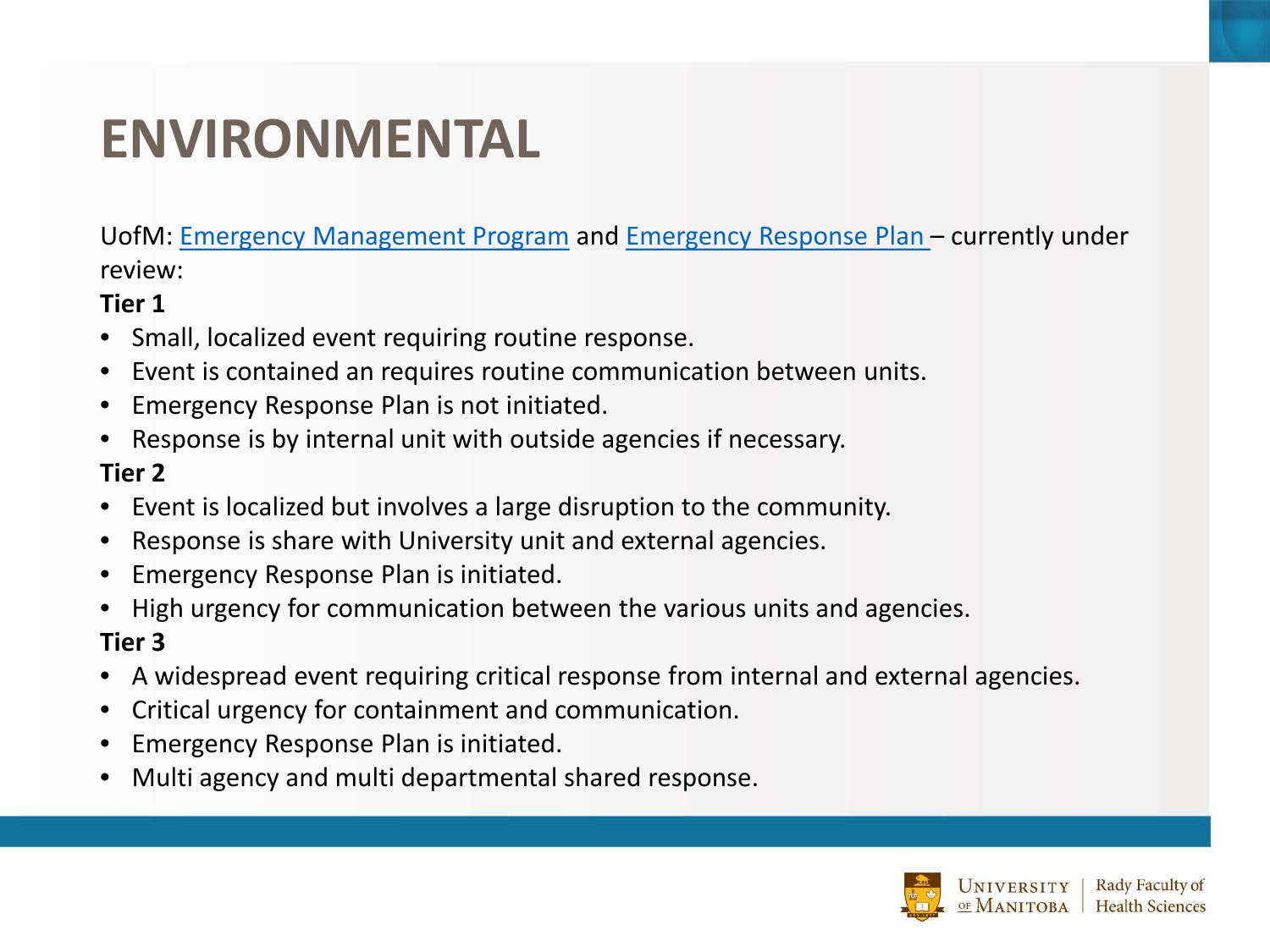## **ENVIRONMENTAL**

- UGME: [Immune Status Program Policy:](http://umanitoba.ca/faculties/health_sciences/medicine/education/undergraduate/media/Immune_Status_Policy__Procedures_revised_Oct6_15.pdf) all students must comply with requirements of the Bannatyne Immune Status Program.
- Medicine: Medical Learners with Bloodborne [Pathogens Policy: sets out the procedures for](http://umanitoba.ca/faculties/health_sciences/medicine/education/undergraduate/media/Medical_Learners_with_Blood-borne_Pathogens.pdf) individuals considering admission, as well as learners with then MD, MD/PhD, MPAS and PGME programs who are seropositive for blood-borne pathogens.

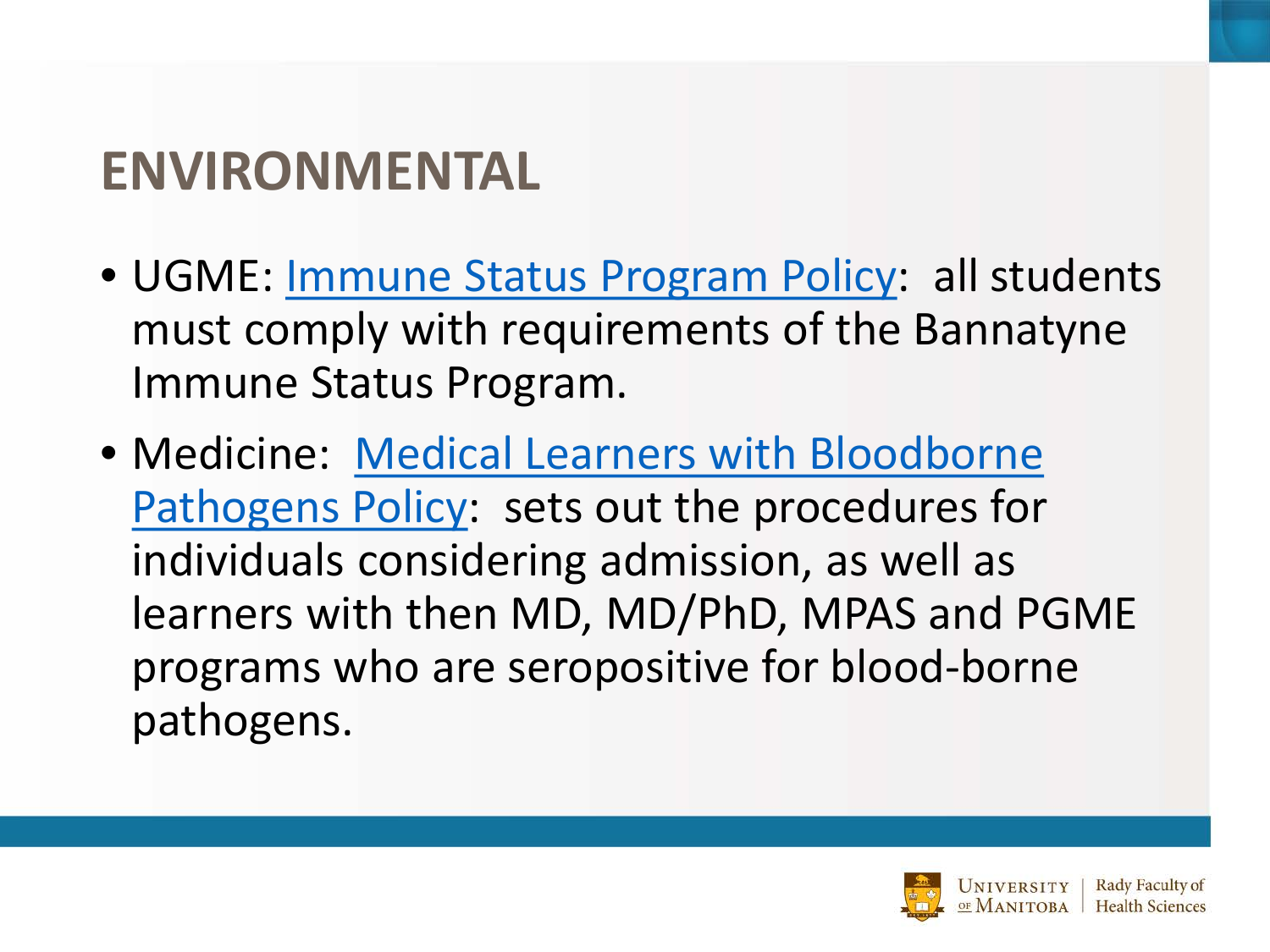## **ENVIRONMENTAL**

- [UGME: Accidental Exposure to Infectious and](http://umanitoba.ca/faculties/health_sciences/medicine/education/undergraduate/media/Accidental_Exposure_to_Infectious_and_Environmental_Hazards_Final.pdf)  Environmental Hazards (under review)
	- A learner who is accidentally exposed to an infectious or environmental hazard shall:
		- Inform clinical supervisor;
		- Notify occupational health services of the clinical or educational institution in which the incident occurred;
		- Notify EHSO
		- Notify the Office of Student Affairs Medicine.
	- Sets out protocol for accidental exposure such as puncture wound due to needlestick, splash of blood or body fluid etc.

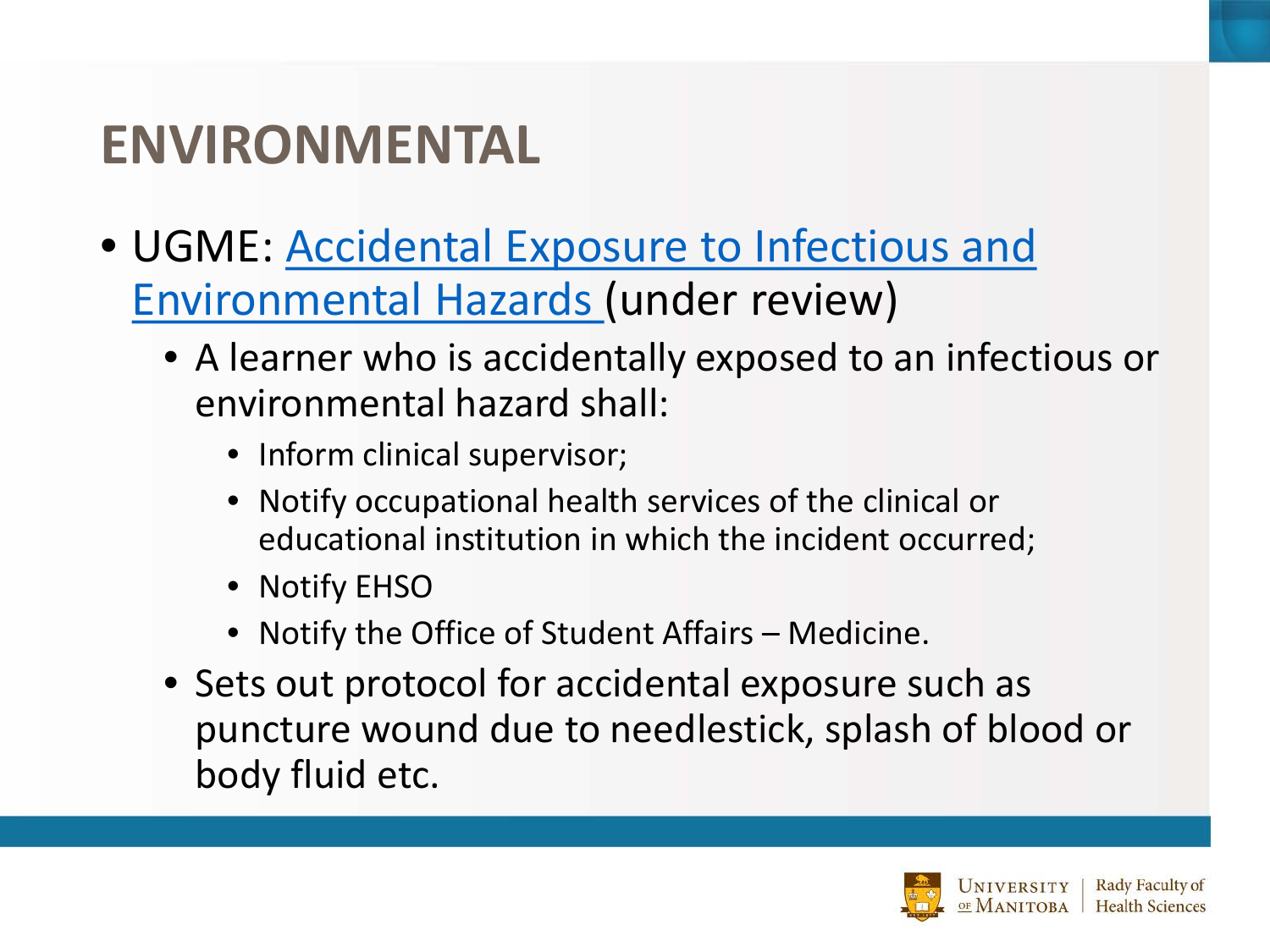## **LINKS TO ALL POLICIES**

Many policies not covered today. The full list of policies are at:

University of Manitoba:

<http://umanitoba.ca/admin/governance/571.html>

Rady Faculty of Health Sciences:

[http://umanitoba.ca/faculties/health\\_sciences/9441.html](http://umanitoba.ca/faculties/health_sciences/9441.html)

Max Rady College of Medicine: [http://umanitoba.ca/faculties/health\\_sciences/medicine/policies\\_procedures.html](http://umanitoba.ca/faculties/health_sciences/medicine/policies_procedures.html)

Policies noted in this presentation are all hyperlinked.